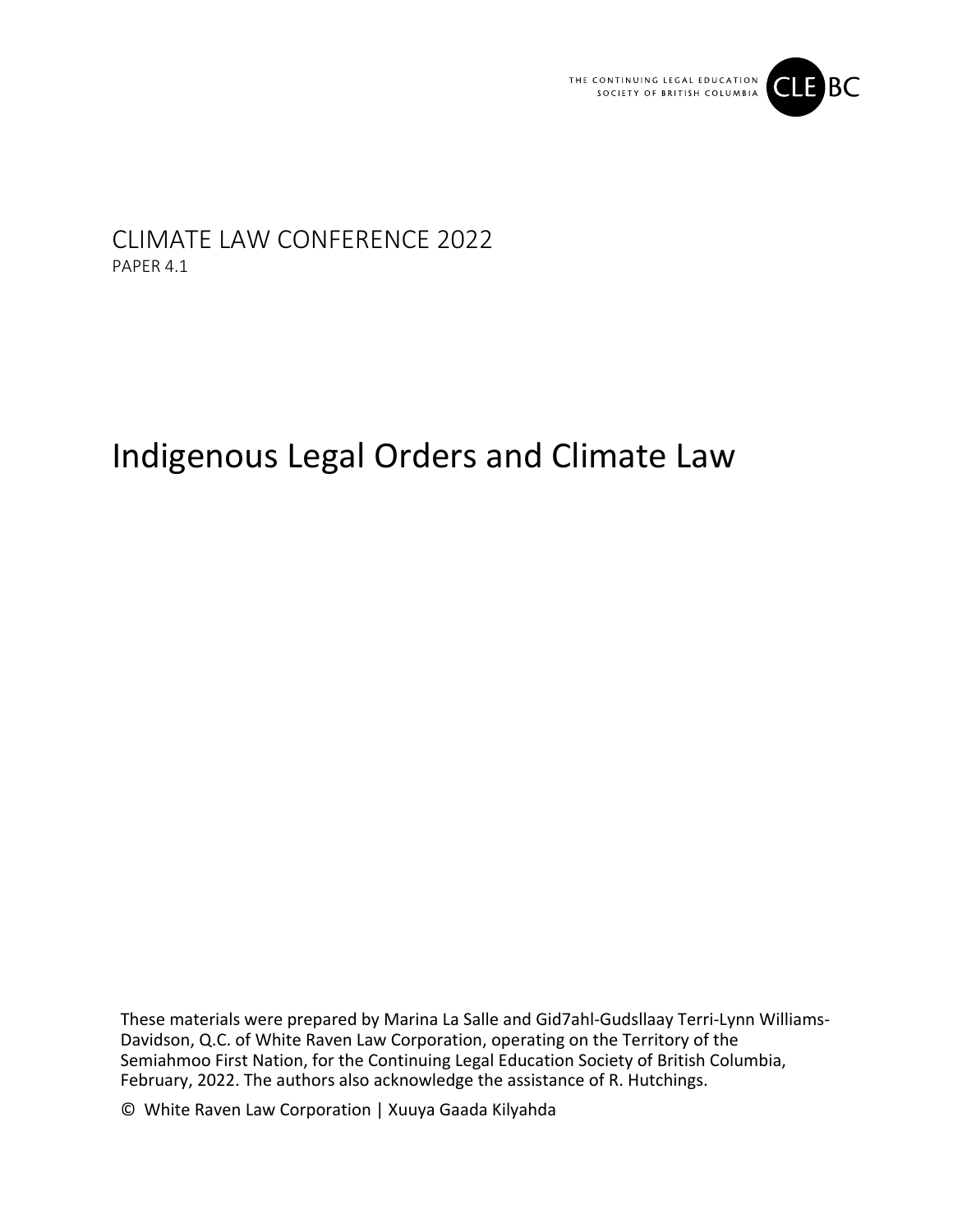# **INDIGENOUS LEGAL ORDERS AND CLIMATE LAW**

| $\mathbf{L}$ |                                                                            |  |  |
|--------------|----------------------------------------------------------------------------|--|--|
| II.          |                                                                            |  |  |
|              |                                                                            |  |  |
|              | В.                                                                         |  |  |
|              | C.                                                                         |  |  |
|              |                                                                            |  |  |
| Ш.           |                                                                            |  |  |
|              |                                                                            |  |  |
|              |                                                                            |  |  |
| IV.          | Resilience in Indigenous Communities and Resurgence of Indigenous Laws  14 |  |  |

## **I. Introduction**

<span id="page-1-0"></span>Climate change poses an existential threat to all of humanity. The Supreme Court of Canada recently recognized that climate change "is a threat of the highest order to the country, and indeed the world. ... The undisputed existence of a threat to the future of humanity cannot be ignored. $11$  $11$  Yet the impacts and challenges for Indigenous communities are unique because Indigenous Peoples have a deep historical connection with nature.

In this paper, we focus on climate change as it is unfolding in the Pacific Northwest, particularly in British Columbia, reviewing recent examples and those most pressing concerns for Indigenous communities. We then address the unique challenges and legal questions that Indigenous Peoples face, drawing on our experience working for the Council of the Haida Nation. We conclude by foregrounding the ways that Indigenous communities are pursuing climate adaptation and mitigation to ensure the resilience of their communities.

# <span id="page-1-1"></span>**II. Climate Change Drivers, Impacts and Challenges**

Climate change has been called a "super wicked problem"[2](#page-1-3) because of its systemic complexity and compounded impacts within and between natural and cultural ecologies. Illustrating this complexity without oversimplifying the interrelationships of causes and effects is therefore challenging, but such illustrations provide a framework from which to understand how each

<span id="page-1-2"></span><sup>1</sup> *Reference re Greenhouse Gas Pollution Pricing Act*, 2021 SCC 11, at para 167.

<span id="page-1-3"></span><sup>&</sup>lt;sup>2</sup> Richard J. Lazarus, "Super Wicked Problems and Climate Change: Restraining the Present to Liberate the Future" (2009) 159 *Georgetown Law Faculty Publications and Other Works*.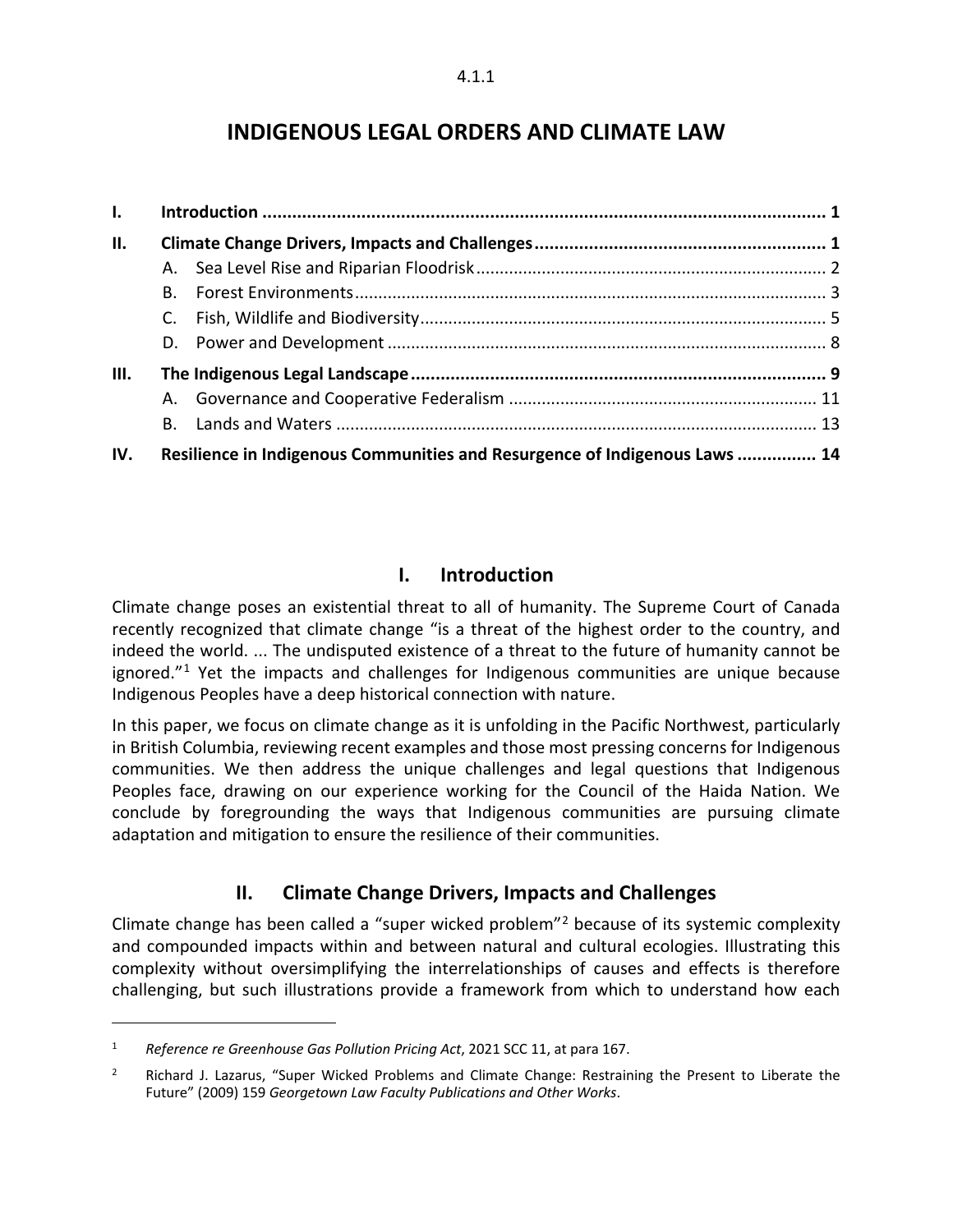element relates to the others. In this section, we draw upon a model adapted from the Skagit Climate Science Consortium in Washington State [Figure 1], using this as a heuristic device to consider recent climate change events in the Pacific Northwest. We have emphasized those that are of particular concern to Indigenous communities and to those with strong ties to marine environments.

# <span id="page-2-0"></span>**A. Sea Level Rise and Riparian Floodrisk**

 $\overline{a}$ 

Climate change drivers refers to increased greenhouse gas emissions, particularly carbon dioxide, 80% of which is caused by human activities relating to burning fossil fuels<sup>[3](#page-2-1)</sup>; the result is rising temperatures and global warming, with cascading effects for all ecosystems.

Coastal communities are particularly susceptible to climate change drivers given their proximity to both rising seas and freshwater drainages. Of the range of impacts, rising sea levels often receive the most attention given how cities globally have developed immediately adjacent to coastlines and therefore, the economic investment in these areas is significant. British Columbia may have "low sensitivity to sea level rise, due largely to a preponderance of high, rocky fjords and skerry shorelines. Due to steep topography, the area of land at risk of inundation is small relative to other coastal areas; yet, the majority of dwellings at risk" are in these areas.<sup>[4](#page-2-2)</sup> Instead, it is the combination of sea level rise with other system impacts that demonstrates the vulnerability of coastal settlements to climate change:

> As sea levels rise, coastal erosion and the severity of coastal flooding will increase, and coastlines will recede unless stabilized by dikes or through sand nourishment. Salt-water intrusion into groundwater, rivers, bays, and estuaries will increase. Changes in rainfall patterns and temperature will modify salinity gradients in estuaries and alter rates of river delta sedimentation, and coastal currents and upwelling patterns are likely to shift geographically and change in intensity. All of these "sea changes" will affect biodiversity in the nation's coastal zones.<sup>[5](#page-2-3)</sup>

The complexity of the resulting impacts can be overwhelming. Indeed, the flooding that occurred in southern British Columbia in 2021, described by Premier John Horgan as "a once-in-500-year" catastrophe, $6$  bears witness to the devastating effects of flooding on all aspects of infrastructure including roads, power, communication, emergency services, as well as drinking water<sup>[7](#page-2-5)</sup>, food security, health, and security generally.

<span id="page-2-1"></span><sup>3</sup> Canada, "Greenhouse gas emissions: drivers and impacts", (15 April 2021), online: *Government of Canada*  <www.canada.ca/en/environment-climate-change/services/environmental-indicators/greenhouse-gasemissions-drivers-impacts.html>.

<span id="page-2-2"></span><sup>4</sup> Richard M. Hutchings, *Maritime Heritage in Crisis: Indigenous Landscapes and Global Ecological Breakdown* (New York: Taylor and Francis, 2017) at 22.

<span id="page-2-3"></span><sup>5</sup> Walter Reid & Mark Trexler, *Drowning the National Heritage: Climate Change and U.S. Coastal Biodiversity* (Washington: World Resources Institute, 1991) at 2.

<span id="page-2-4"></span><sup>6</sup> Ed Struzik, "The Future of Flooding in Canada", *The Tyee* (19 November 2021), online: <thetyee.ca/Analysis/2021/11/19/Future-Flooding-Canada/>.

<span id="page-2-5"></span><sup>7</sup> Brenna Owen, "British Columbia developing plan to protect drinking water, ecosystems", *Times Colonist* (25 January 2022), online: <www.timescolonist.com/bc-news/british-columbia-developing-plan-to-protectdrinking-water-ecosystems-4993056>.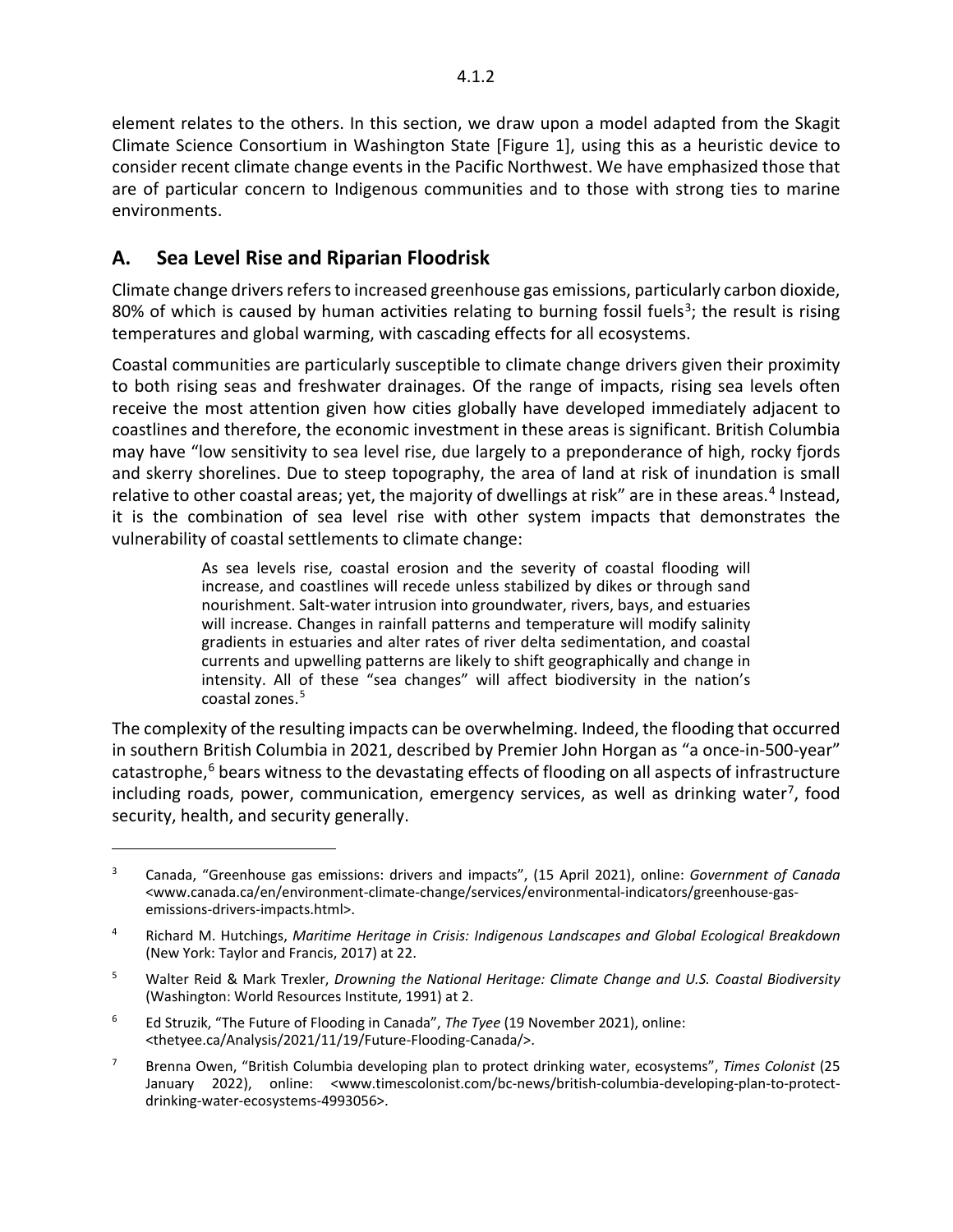The 2021 floods also highlighted that Indigenous communities are disproportionately affected by these disasters, and that this elevated risk has been known for some time. In the Lower Mainland area, many Indigenous Peoples are not protected by the dike systems in place that offer flood protection to the region. $8$  Of the 90 reserves and treaty lands in this area reflecting lands held by 30 Indigenous Peoples, "two-thirds (61 reserves, affecting 26 Indigenous Nations) are vulnerable to flooding."<sup>[9](#page-3-2)</sup> Grand Chief Stewart Philip, President of the Union of BC Indian Chiefs, described the situation:

> As extreme weather events ravage across BC, First Nations continue to bear the brunt of climate change impacts and have been forced to flee their homes again. The unprecedented and continuing weather events prove that this is no longer a climate crisis; we are in an ongoing climate emergency, and lives and communities are at imminent risk. This is no time for the province to forge ahead with antiquated fossil fuel projects and logging of old growth forests that will only continue to worsen the absolute environmental catastrophe we are experiencing. The response to climate change must be cross-ministerial and cannot be siloed into one ministry—the province must start to actively connect the climate crisis dots.<sup>[10](#page-3-3)</sup>

These "climate crisis dots" include mapping out relationships between seemingly disparate events. The 2021 floods followed a particularly devastating summer of wildfires is a dynamic that appears contradictory but is actually well-established:

> It may seem strange making a connection between wildfires and flooding. But floods often follow wildfire because there is little vegetation left on the ground to absorb the moisture. Fires, as well as clearcuts, can also change the chemistry of soil in ways which makes it impermeable. "Hydrophobic" is the word geologists use to describe it. $^{11}$  $^{11}$  $^{11}$

#### <span id="page-3-0"></span>**B. Forest Environments**

The forests of the Pacific Northwest are renowned globally and forestry is a mainstay of the British Columbia economy. Yet these forests have been central to the lifeways of Indigenous Peoples since time immemorial, and forest health is strongly connected to the health of its people. In British Columbia, the primary climate-driven impacts threatening forest health are higher temperatures and increased drought, which coalesce with storms to create wildfires.

The last three years have seen unprecedented wildfire seasons in British Columbia and 2021 was one of the worst years on record, although the crisis has been growing for decades:

<span id="page-3-1"></span><sup>&</sup>lt;sup>8</sup> Fraser Basin Council, "Lower Mainland Flood Management Strategy, Phase 1 Summary report", (May 2016) at 5, online (pdf):

<sup>&</sup>lt;www.fraserbasin.bc.ca/\_Library/Water\_Flood\_Strategy/FBC\_LMFMS\_Phase\_1\_Report\_Web\_May\_2016.pdf >.

<span id="page-3-2"></span> $9$  Ibid, at 11.

<span id="page-3-3"></span><sup>&</sup>lt;sup>10</sup> Union of British Columbia Indian Chiefs, "FNLC Calls for a State of Emergency due to Unprecedented Climate Weather Events in BC", (16 November 2021), online: <www.ubcic.bc.ca/fnlc\_calls\_for\_a\_state\_of\_emergency\_climate\_weather\_events>.

<span id="page-3-4"></span><sup>11</sup> Struzik, *supra* note 6.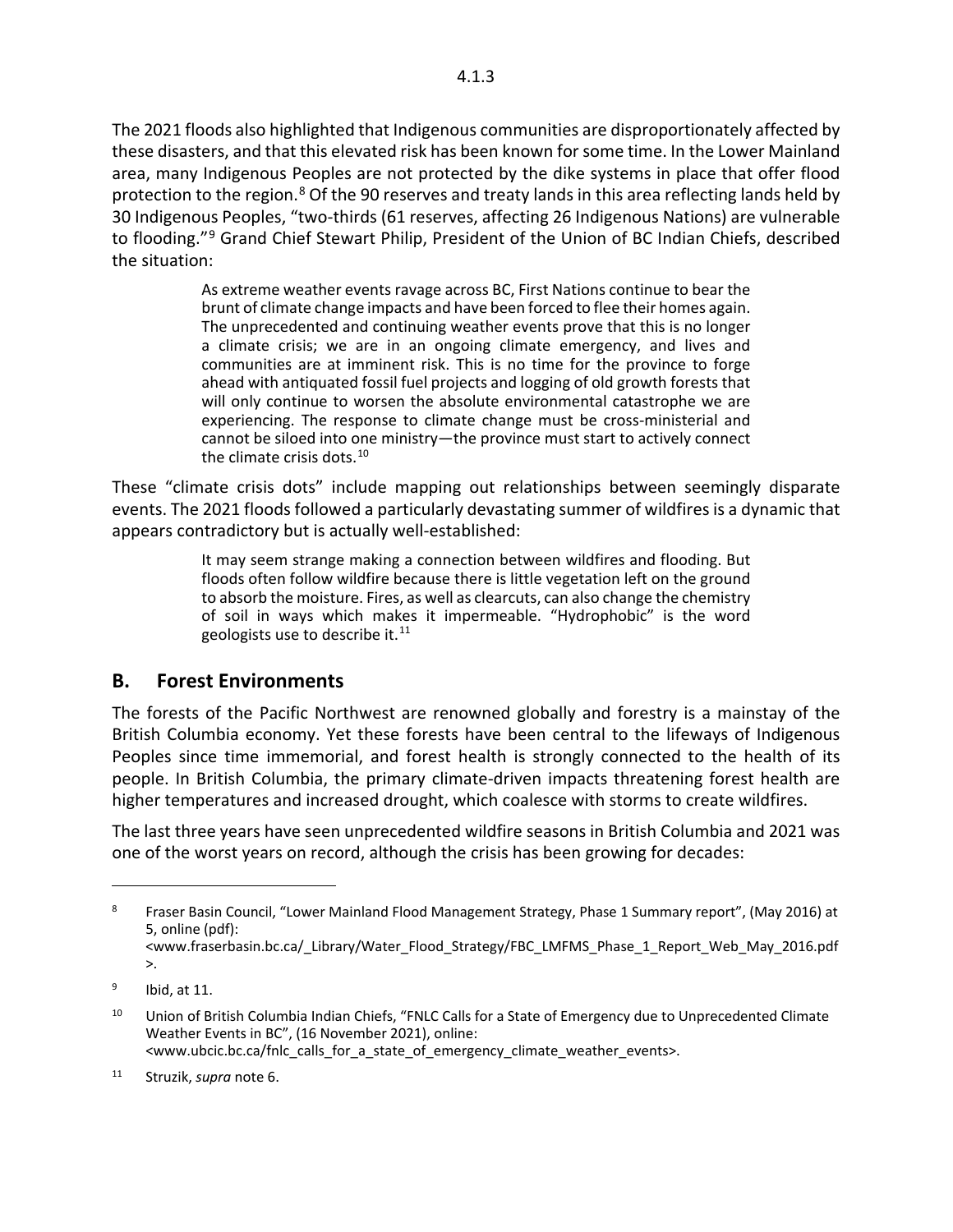About 12 per cent of people in Canada live in homes increasingly threatened by wildfires, which includes 32 per cent of in-reserve Indigenous populations. [13](#page-4-1) As a result, Indigenous Peoples are disproportionately threatened:

> The risks are disproportionately large for Indigenous peoples in Canada. While they make up about 5 percent of Canada's total population, 34.8 percent of wildfire-related evacuation events have struck First Nations reserves, according to CFS [Canadian Forest Service], and nearly half have hit communities where the population is more than 50 percent Indigenous. $14$

The fire that destroyed most of Lytton<sup>[15](#page-4-3)</sup> is an example of this dynamic:

Lytton itself is a village of just 250 inhabitants, but over 1,000 people live in the surrounding Indigenous reserves, and the population is largely made up of Indigenous Nlaka'pamux people. IR18 … has been entirely wiped out, save for one fireproof home.<sup>[16](#page-4-4)</sup>

Indigenous communities are therefore at higher risk of major consequences from wildfires including "more structural and cultural losses, more land alterations, and more inherent social disruptions due to evacuations."<sup>[17](#page-4-5)</sup> Increasingly, traditional knowledge about controlled burns is being referenced as a potential mitigation measure.<sup>[18](#page-4-6)</sup>

The climate change drivers—higher temperatures and drought—that result in wildfires are also directly affecting some forest species that rely on wetter conditions to thrive. Of these, most central and perhaps the species of greatest importance to Indigenous Peoples all along the Pacific Northwest Coast is Western red cedar:

<span id="page-4-0"></span><sup>12</sup> Anya Zoledziowski, "'Like a War Zone': Climate Change is Displacing Thousands within North America", *Vice* (2 November 2021), online: <www.vice.com/en/article/qjb4xq/us-canada-wildfires-climate-change-migrants>.

<span id="page-4-1"></span><sup>13</sup> Sandy Erni *et al.*, "Exposure of the Canadian wildland-human interface and population to wildland fire, under current and future climate conditions", (2021) 51:9 *Canadian Journal of Forest Research*, online: <cdnsciencepub.com/doi/full/10.1139/cjfr-2020-0422>.

<span id="page-4-2"></span><sup>14</sup> Zoledziowski, *supra* note 12.

<span id="page-4-3"></span><sup>&</sup>lt;sup>15</sup> Angela Dewan, "Unprecedented heat, hundreds dead and a town destroyed. Climate change is frying the Northern Hemisphere", *CNN* (4 July 2021), online: *<*www.cnn.com/2021/07/04/world/canada-us-heatwavenorthern-hemisphere-climate-change-cmd-intl/index.html>.

<span id="page-4-4"></span><sup>&</sup>lt;sup>16</sup> Jeevan Ravindran, "A wildfire has destroyed 90% of this town. Indigenous communities have been hit the hardest", *CNN* (14 July 2021), online: <www.cnn.com/2021/07/08/americas/canada-lytton-wildfire-climatechange-indigenous-intl-cmd/index.html>.

<span id="page-4-5"></span><sup>17</sup> Erni *et al.*, *supra* note 13.

<span id="page-4-6"></span><sup>18</sup> Cole Burston & Leyland Cecco, "'I came home to fight for my land': First Nations battle Canada blaze that displaced them", *The Guardian* (4 August 2021), online: <www.theguardian.com/world/2021/aug/04/indigenous-firefighters-flee-lytton-battleflames#:~:text=First%20Nations%20communities%20in%20British,keeping%20the%20fires%20at%20bay>; Jayalaxshmi Mistry & Andrewa Berardi, "Bridging indigenous and scientific knowledge", (2016) 352:6291 *Science*, online: <www.science.org/doi/10.1126/science.aaf1160>.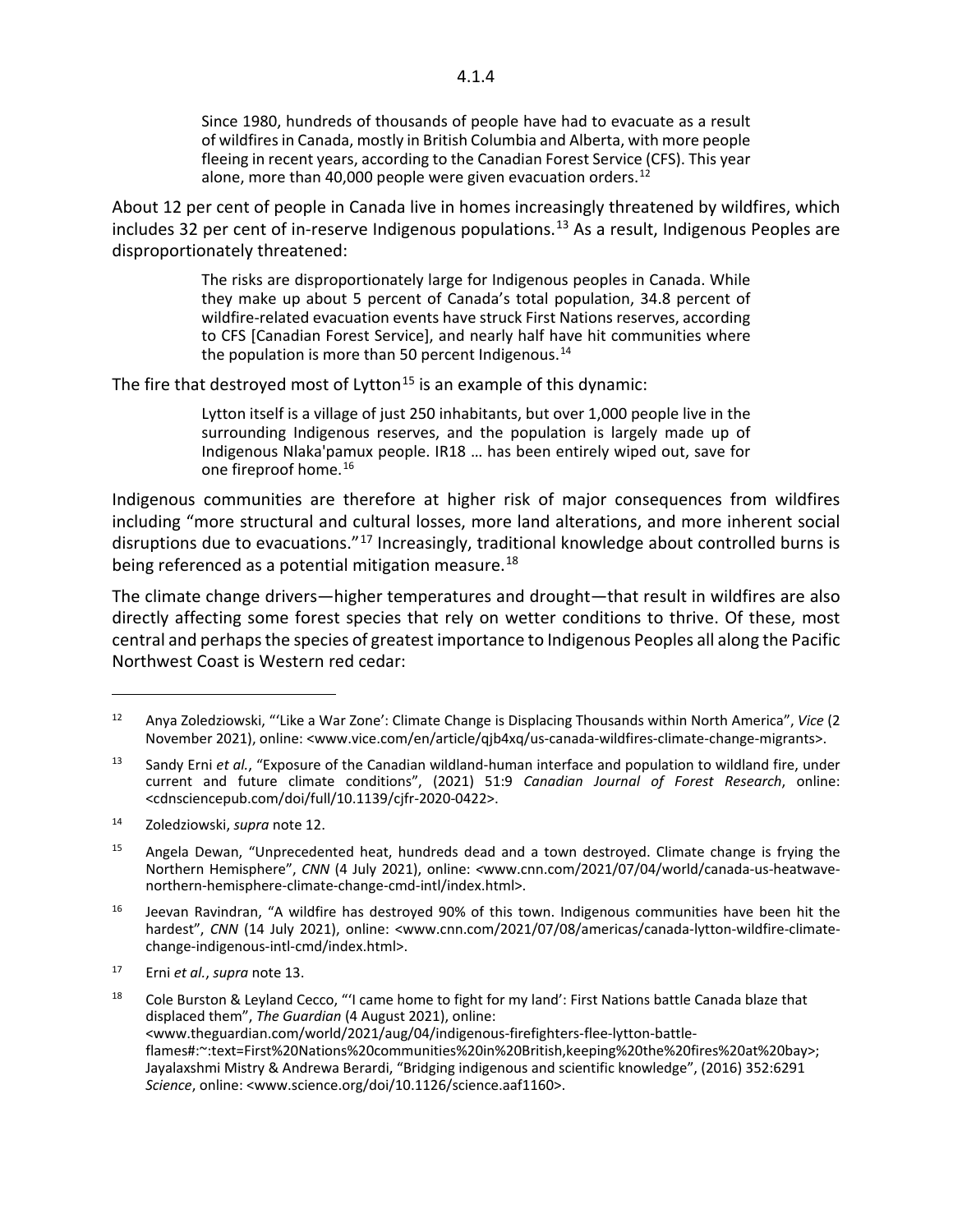Cedar is an essential element of First Nations culture on the British Columbia coast. Throughout the coast and on Haida Gwaii, remnants of totem poles, canoes and traditional longhouses carved from cedar more than a century ago can be found in ancient forests. Massive, towering cedars were needed to create these icons, and that need continues as First Nations strive to sustain their culture into the future. Today in villages along the coast, traditional carvers transform cedar into totem and house poles, canoes and masks. Conserving ancient cedar is essential for the survival of these traditional cultures…[19](#page-5-1)

The cultural significance of this species has been emphasized<sup>[20](#page-5-2)</sup> as has its primacy for some Indigenous Peoples as "the tree of life."[21](#page-5-3) Long under threat from unsustainable and targeted logging practices,  $22$  climate models show that "much of red cedar's current range will be too warm and dry in the not-so-distant future" to sustain the species.<sup>[23](#page-5-5)</sup> Cedar has been observed "dying in areas where it should be thriving, such as along streams and within closed canopies. The cause for this sometimes sudden and expanding dieback is currently unknown"  $^{24}$  $^{24}$  $^{24}$  but is being widely observed<sup>[25](#page-5-7)</sup> and is of critical concern for Indigenous communities, who are fighting to protect these significant resources.[26](#page-5-8)

#### <span id="page-5-0"></span>**C. Fish, Wildlife and Biodiversity**

An ecosystem approach to understanding climate change begins from the premise of interconnectedness between all living things and elements. Western scientific methods have sought to understand each thing on its own, separate from its surroundings. Indigenous knowledge brings these things back together to understand the whole in context. It is from this position that the concept of biodiversity may be useful to understand how all the climate change

<span id="page-5-1"></span><sup>19</sup> John Nelson *et al.*, "A Vanishing Heritage: The Loss of Ancient Red Cedar from Canada's Rainforests" (2019), at 16, online (pdf): *David Suzuki Foundation* <davidsuzuki.org/wp-content/uploads/2019/02/vanishing-heritageloss-of-ancient-red-cedar.pdf>.

<span id="page-5-2"></span><sup>&</sup>lt;sup>20</sup> Marie J. Zahn, Matthew I. Palmer, Nancy J. Turner, "'Everything We Do, It's Cedar': First Nation and Ecologically-Based Forester Land Managemetn Philosophies in Coastal British Columbia", (2015) 38:3 *Journal of Ethnobiology*, online (pdf): <www.researchgate.net/publication/327909567\_Everything\_We\_Do\_It%27s\_Cedar\_First\_Nation\_and\_Ecolo gically-Based Forester Land Management Philosophies in Coastal British Columbia>.

<span id="page-5-3"></span><sup>21</sup> Serena Renner, "Red Cedar: The Amazing Giving Tree", *The Tyee* (15 September 2020), online: <thetyee.ca/News/2020/09/15/Red-Cedar-Amazing-Giving-Tree/>.

<span id="page-5-4"></span><sup>22</sup> Nelson *et al.*, *supra* note 19.

<span id="page-5-5"></span><sup>23</sup> Renner, *supra* note 21; Justine Hunter, "Red flags in the forest, but there is still time to save B.C.'s giant trees", *The Globe and Mail* (11 November 2020), online: <www.theglobeandmail.com/canada/britishcolumbia/article-red-flags-in-the-forest-but-there-is-still-time-to-save-bcs-giant/>.

<span id="page-5-6"></span><sup>&</sup>lt;sup>24</sup> Christin Buhl, "Western red cedar dieback monitoring in the Pacific Northwest – Help Wanted" (20 April 2021), online: *Oregon State University TreeTopics* <blogs.oregonstate.edu/treetopics/2021/04/20/western-redcedardieback-monitoring-in-the-pacific-northwest-help-wanted/>.

<span id="page-5-7"></span><sup>25</sup> Yvette Brend, "Western red cedars die off as extended dry spells continue, say experts", *CBC News* (14 May 2019), online: <www.cbc.ca/news/canada/british-columbia/western-red-cedars-death-dry-climate-change-1.5134262>; Buhl, *supra* note 24.

<span id="page-5-8"></span><sup>&</sup>lt;sup>26</sup> Serena Renner, "Nanwakolas Council Developing New Protocols to Protect Cultural Western Red Cedar", Coast Funds (5 June 2020), online: <coastfunds.ca/news/nanwakolas-council-developing-new-protocols-to-protectcultural-western-red-cedar/>.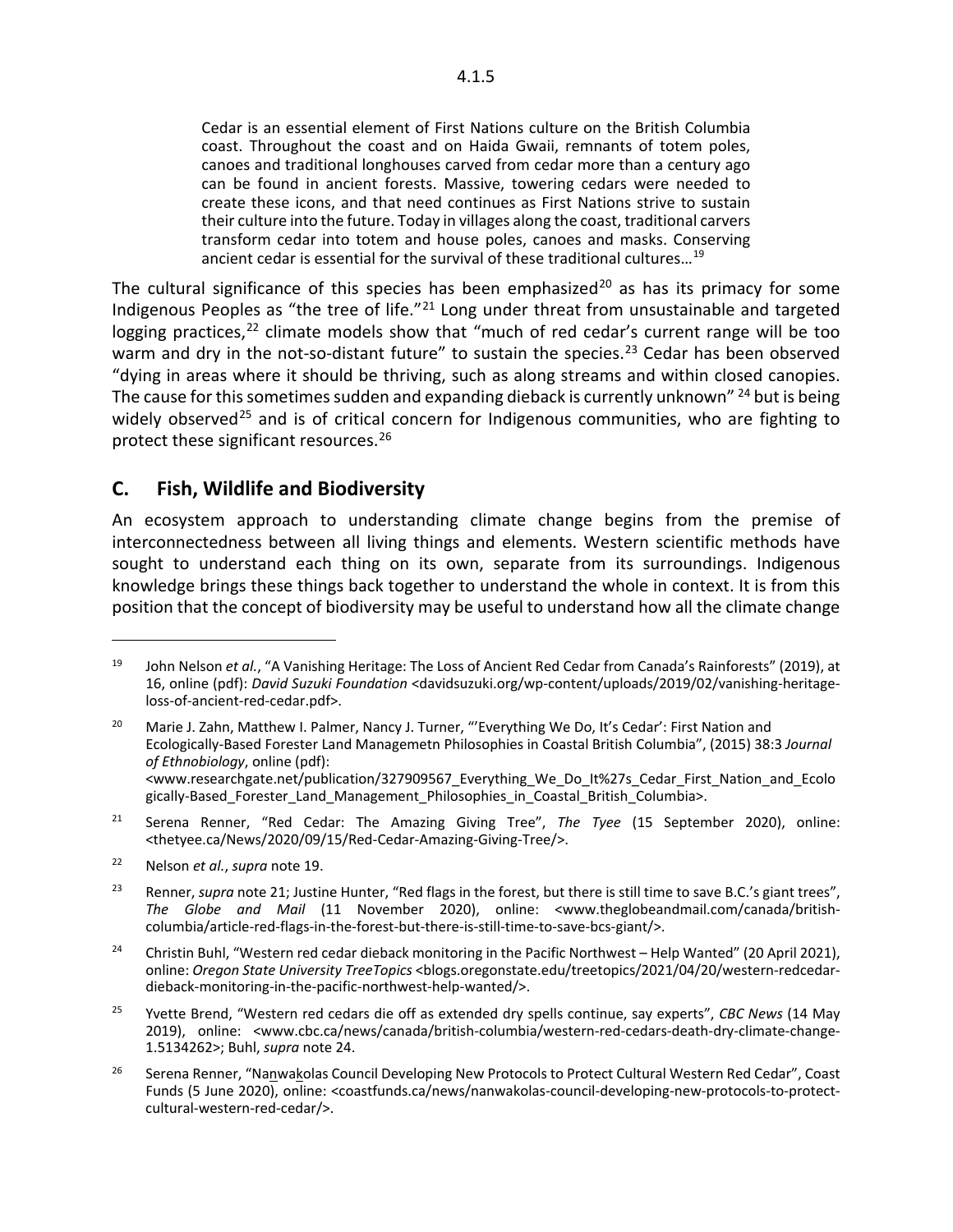Northwest.

 $\overline{a}$ 

Biodiversity is the complex mix of living organisms in terrestrial, aquatic, and aerial ecosystems<sup>27</sup>. It is defined by the United Nations as the "variability among living organisms from all sources including, terrestrial, marine and other aquatic ecosystems and the ecological complexes of which they are part", including diversity within species, between species, and of ecosystems.<sup>[28](#page-6-1)</sup>

Direct threats to biodiversity tend to come from human activities such as clear-cut logging practices and commercial fishing; the impacts of these are clear. Changes in biodiversity resulting from climate drivers can be more challenging to discern since the change tends to be species-specific and can result in adaptation in place, migration, or extinction.<sup>[29](#page-6-2)</sup> In their 2016 report assessing how climate change will impact fish and wildlife, the BC Ministry of Forests, Lands, and Natural Resource Operations of British Columbia concluded that:

> Generalist species, and those adapted to unpredictability, will likely benefit; coyotes and crows, bullfrogs and warm-water fish will be able to exploit new conditions. Most specialised species, however, will face stressors. Even species able to migrate to newly-suitable climates will be challenged by atypical ecosystems arising from changed disturbance patterns, increased variability, invasive species and new patterns of disease. Although some changes are predictable (e.g., loss of small wetlands, increased water temperature), surprises will be unavoidable. For example, some bird species assessed as low risk and resilient to anthropogenic disturbance may be sensitive to high nestling mortality due to increased spring storms and changes in the timing of insect prey. Disease outbreaks and ecosystem regime shifts may change conditions rapidly. Most amphibians, alpine and riparian-dependent mammals, aerial insectivores and marine birds, and anadromous and cold-water fish are highly sensitive to climate change.<sup>[30](#page-6-3)</sup>

As with the example of cedar above, shifts in temperatures and moisture are two elements contributing to the reduction in a forest species—but what is meant by "forest species" needs to be redefined in terms of larger systems. As Haida Elder Charlie Bellis once put it, "Salmon are creatures of the forest. They're born in the forest and it's in the forest that they die."<sup>[31](#page-6-4)</sup>

<span id="page-6-4"></span><sup>31</sup> John Broadhead, "Riparian Fish Forest on Haida Gwaii: A Portrait of Freshwater Fish Distribution & Riparian Forests on Haida Gwaii (the Queen Charlotte Islands)" (2009) Gowgaia Institute Technical Report, online

<span id="page-6-0"></span><sup>&</sup>lt;sup>27</sup> Intergovernmental Science-Policy Platform on Biodiversity and Ecosystem Services (IPBES), Glossary – Biodiversity (2020), online: ipbes: [<www.ipbes.net/glossary>](http://www.ipbes.net/glossary) [IPBES].

<span id="page-6-1"></span><sup>&</sup>lt;sup>28</sup> United Nations, Convention on Biological Diversity, (1992), Article 2, online (pdf): <www.cbd.int/convention/>. See also United Nations Development Programme (UNDP)'s Biodiversity Finance Initiative (BIOFIN) and United Nations Biodiversity Conference Draft Report of the Business and Biodiversity Forum at COP 14, 14-15 November 2018, Sharm El-Sheikh, Egypt, online (pdf): <www.cbd.int/business/doc/2018-cop-14-BBF-Reporten.pdf>.

<span id="page-6-2"></span><sup>&</sup>lt;sup>29</sup> Donald V. Gayton, "Impacts of climate change on British Columbia's biodiversity: A literature review", (2008) 9:2 *BC Journal of Ecosystems and Management*, online (pdf): <www.forrex.org/publications/jem/ ISS48/vol9\_no2\_art4.pdf>.

<span id="page-6-3"></span><sup>30</sup> Karen Price & Dave Daust, *Climate Change Vulnerability of BC's Fish and Wildlife: First Approximation*, BC Ministry of Forests, Lands, and Natural Resource Operations – Competitiveness and Innovation Branch (2016), at ii, online (pdf): <www2.gov.bc.ca/assets/gov/environment/natural-resource-stewardship/nrs-climatechange/adaptation/climate20change20vulnerability20of20bcs20fish20and20wildlife20final20june6.pdf>.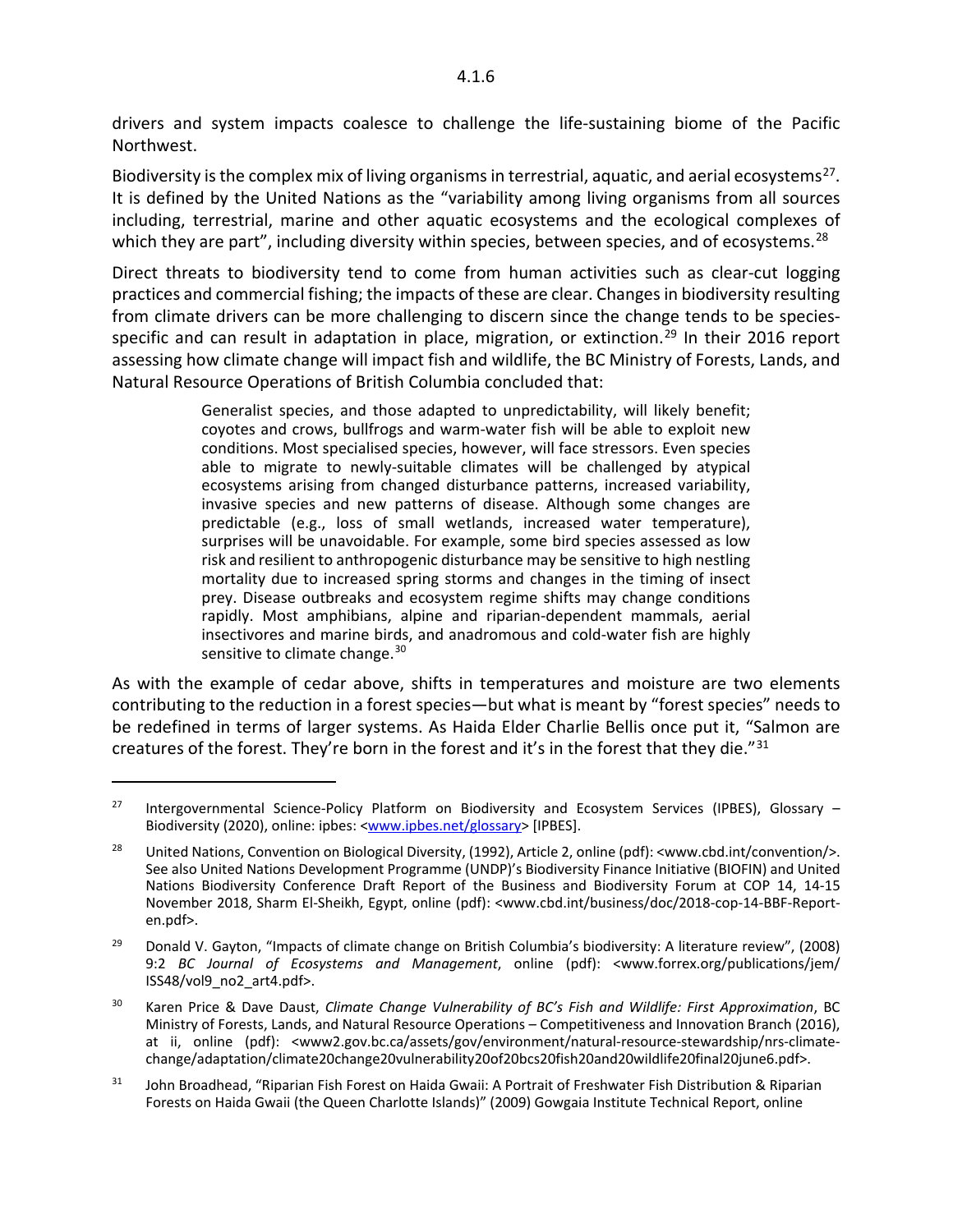Salmon as a source of nutrients "feeding complex terrestrial food chain and fertilizing riparian areas"<sup>[32](#page-7-0)</sup> is therefore an important contributor to forest health. As such, there is a compounding effect on forests from the climate impact on salmon, which is predicted to be high:

> Salmon need cold water streams; however, with warming waters, a harmful effect of climate change, salmon become more prone to disease. Shifts in weather patterns can also wash away salmon spawning beds, while lower pH levels in the oceans (i.e., ocean acidification) reduces overall fish stocks.  $33$

As a key cultural species of prime significance to the Indigenous Peoples of coastal British Columbia, a threat to salmon undermines cultural and community well-being:

> Salmon has been the cornerstone of culture and of the survival of Indigenous peoples since time immemorial. This relationship extends into interconnected segments of life, where salmon hold value socially, economically and culturally. As one delegate remarked, when used for food, salmon is a health concern; when used for ceremony, salmon is a spiritual and cultural concern; when used for employment, salmon is a social and economic concern.

> The importance of salmon to Indigenous communities cannot be overstated. It is a relationship of interdependence and mutual sustainability that has been in place for countless generations. The Aboriginal right to fish and assert jurisdiction over fish and fish habitat is also legally protected and has been upheld numerous times in provincial and federal courts. However, salmon stocks have been steadily declining over the years as Indigenous communities are consistently held up in court fighting for the recognition of their rights to protect this valuable resource.<sup>[34](#page-7-2)</sup>

In this interconnected web, changes in one environment or species affect all the others, which can have radical effects on biodiversity across the system. Orcas consume large amounts of salmon and the decline of the latter is thought to be having significant impacts on the whales.<sup>[35](#page-7-3)</sup> Salmon are sustained in large part through a diet of Pacific herring, "a cornerstone species in marine ecosystems...the influences of Pacific herring reach up the intertidal zone and into the forests of this coast."[36](#page-7-4) Herring stocks are in an already-fragile state and most fisheries were

 <sup>(</sup>pdf): < https://docs2.cer-rec.gc.ca/ll-

eng/llisapi.dll/fetch/2000/90464/90552/384192/620327/624910/702795/776392/D42%2D6%2D10\_%2D\_Co uncil of the Haida Nation %2D Riparian Fish Forest on Haida Gwaii Report %2D A2K2X9.pdf?nodeid= 776295&vernum=-2>.

<span id="page-7-0"></span><sup>32</sup> Price & Daust, *supra* note 30 at 29.

<span id="page-7-1"></span><sup>&</sup>lt;sup>33</sup> Leela Viswanathan, "How Indigenous Communities are Protecting Salmon Habitat from the Effects of Climate Change", Indigenous Climate Hub (1 September 2020), online: <indigenousclimatehub.ca/2020/09/howindigenous-communities-are-protecting-salmon-habitat-from-the-effects-of-climate-change/>.

<span id="page-7-2"></span><sup>&</sup>lt;sup>34</sup> BCAFN, First Nations Summit, UBCIC, Summary Report: Wild Salmon Summit, September 19-21, 2018, at 5.

<span id="page-7-3"></span><sup>35</sup> Center for Whale Research, "Southern Resident Orcas & Salmon" (2022), online: *Center for Whale Research <*www.whaleresearch.com/orcassalmon>.

<span id="page-7-4"></span><sup>36</sup> Misty MacDuffee, "Pacific Herring: Underpinning the coastal foodweb" (7 June 2018), online: *Raincoast Conservation Foundation* <www.raincoast.org/2018/06/pacific-herring-underpinning-the-coastal-foodweb/>.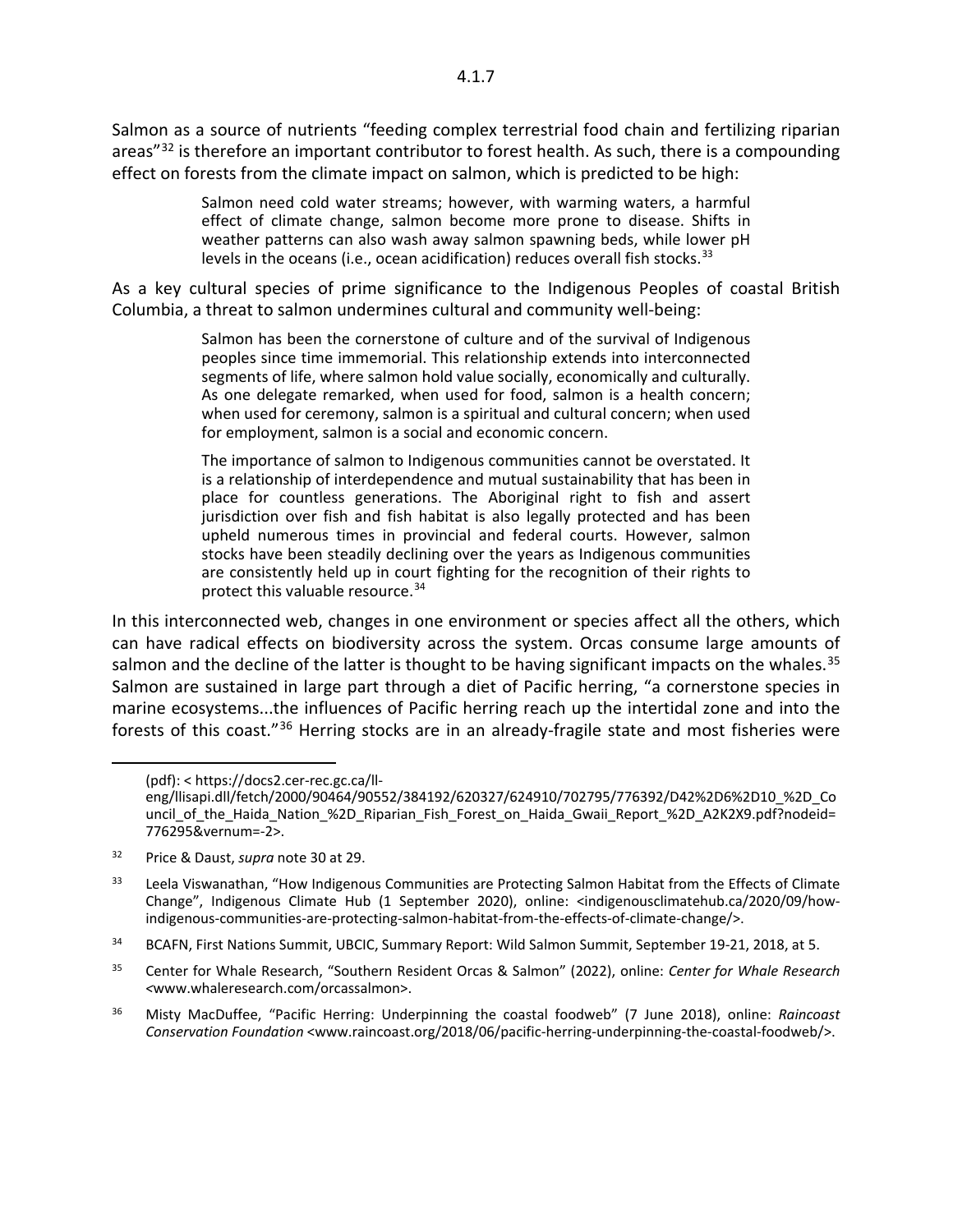recently closed in British Columbia.<sup>[37](#page-8-1)</sup> Herring spawn on eelgrass, which "forms the base of a highly productive marine food web."<sup>[38](#page-8-2)</sup> Eelgrass habitat is especially threatened by sea level rise and those estuary environments are frequently bounded by adjacent development, meaning eelgrass habitat cannot be easily migrated upslope.<sup>[39](#page-8-3)</sup>

## <span id="page-8-0"></span>**D. Power and Development**

"Human activity is the main cause of climate change."[40](#page-8-4) In British Columbia, from water shortage to flooding, heat waves and wildfires, sedimentation and landslides, and the loss of ecosystem connectivity—these climate impacts are all attributable in one way or another specifically to logging.<sup>[41](#page-8-5)</sup> Massive land clearance and conversion for mining and extractive industries, as well as damming for power sources, all contribute to this growing crisis.

Yet responses to climate change continue to rely on the technologies that have caused it: for example, during the 2021 summer heat dome:

> B.C. Hydro says the province's hot and cold extremes translated into more hours of peak power use on more days in 2021 than in any other year…a key shift as air conditioner use has climbed 50 per cent in B.C. over the last decade, adding summertime peak loads to records more traditionally set in winter, such as the all-time peak of 10,787 megawatts used in a single hour on Dec. 27 during the recent Arctic deep freeze.<sup>[42](#page-8-6)</sup>

In British Columbia, new temperature extremes have resulted in a new "record-breaking, yearround demand for power."[43](#page-8-7)

While clean energy solutions may be sought, the increased demand for power will also be generated through projects like BC Hydro's Site C Clean Energy Project in the Peace River region—

<span id="page-8-1"></span><sup>37</sup> Canadian Press, "Federal government announces closure of most Pacific herring fisheries", *CBC News* (16 December 2021), online: [<www.cbc.ca/news/canada/british-columbia/pacific-herring-fisheries-closure-](http://www.cbc.ca/news/canada/british-columbia/pacific-herring-fisheries-closure-1.6289030)[1.6289030>](http://www.cbc.ca/news/canada/british-columbia/pacific-herring-fisheries-closure-1.6289030) The fishery has been closed since 2014 after successful judicial reviews: Ahousaht Nation v. Canada (Fisheries and Oceans) 2014 FC 197 and Haida Nation v. Canada (Fisheries and Oceans) 2015 FC 290.

<span id="page-8-2"></span><sup>38</sup> NOAA, "The Importance of Eelgrass", (7 November 2014), online: *NOAA Fisheries*  <www.fisheries.noaa.gov/feature-story/importance-eelgrass>.

<span id="page-8-3"></span><sup>39</sup> Frank J. Shaugnessy *et al.*, "Predicted eelgrass response to sea level rise and its availability to foraging Black Brant in Pacific coast estuaries", (2012) 22:6 *Ecological Applications*, online (pdf): <wildlife.humboldt.edu/sites/default/files/black/pdf/Shaughnessy%20et%20al%202012%20Eco%20Appl.pdf>

<span id="page-8-4"></span><sup>40</sup> Canada, "Causes of climate change" (28 March 2019), online: *Government of Canada*  <www.canada.ca/en/environment-climate-change/services/climate-change/causes.html>.

<span id="page-8-5"></span><sup>&</sup>lt;sup>41</sup> Peter Wood, "Intact Forests, Safe Communities", (2021) Report prepared for the Sierra Club, online (pdf): <sierraclub.bc.ca/intact-forests-safe-communities-sierra-club-bc-report/>.

<span id="page-8-6"></span><sup>42</sup> Canadian Press, "Utility says B.C.'s heat, rain and cold in 2021 underscore changing demand for power", *The Vancouver Sun* (21 January 2022), online: <vancouversun.com/news/local-news/utility-says-b-c-s-heat-rainand-cold-in-2021-underscore-changing-demand-for-power>.

<span id="page-8-7"></span><sup>43</sup> Canadian Press, ibid.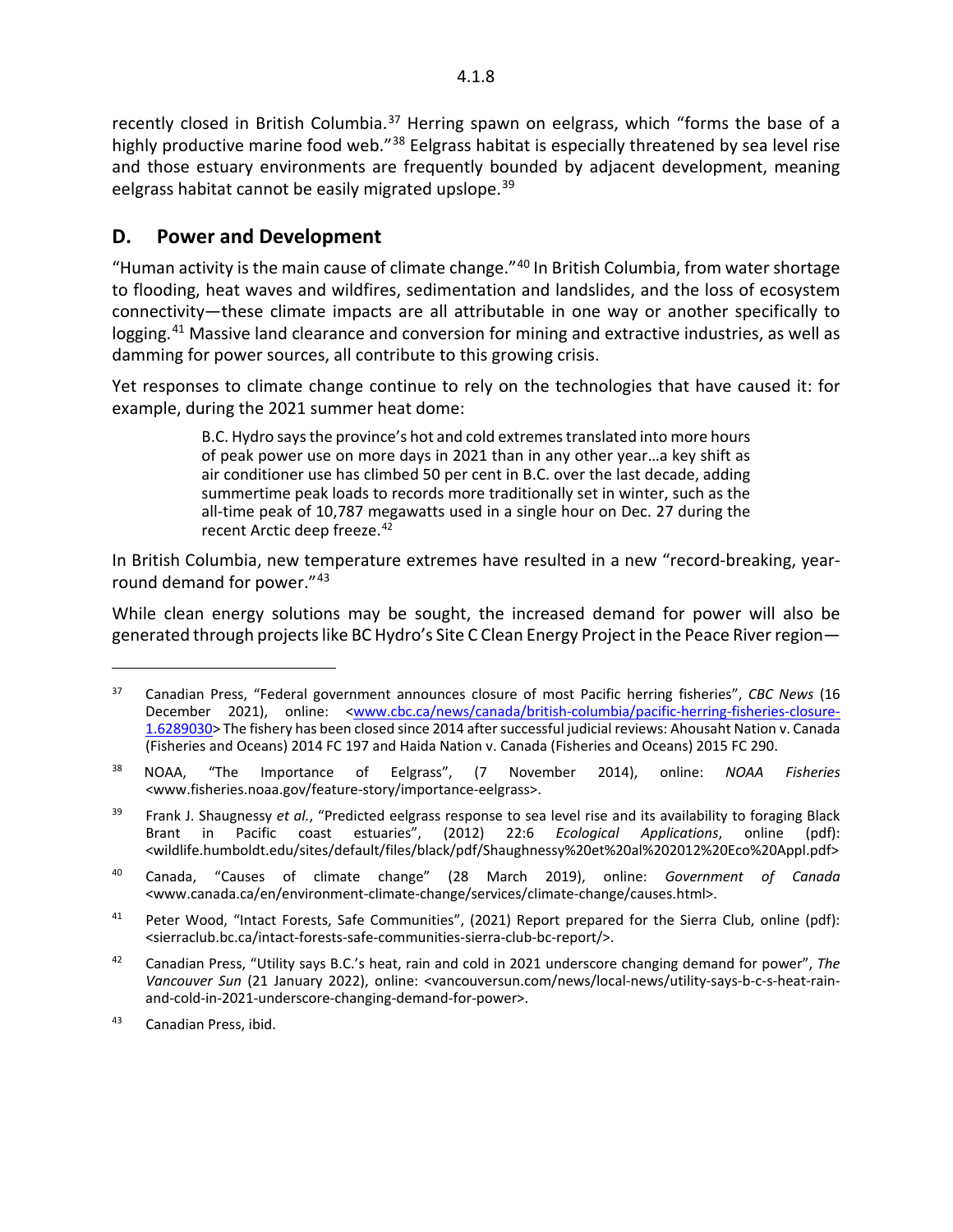a project that has been called "a human rights violation" by the United Nations<sup>[44](#page-9-1)</sup> because of the ecological impacts that directly undermine Indigenous cultural survival and Treaty Rights.<sup>[45](#page-9-2)</sup> Indeed, BC's CleanBC Roadmap to 2030 asserts its commitment to partnering with Indigenous Peoples to create strategies for addressing climate change.<sup>[46](#page-9-3)</sup> Yet projects such as Site C and the resulting accelerated climate change remain "the next wave of colonization", threatening "the future of Indigenous Peoples' existence and rights, making Canada's mandated reconciliation of sovereignties unattainable."[47](#page-9-4)

### <span id="page-9-0"></span>**III. The Indigenous Legal Landscape**

Climate concerns are shared by all globally, but Indigenous communities face unique challenges as place-based peoples and a legally-defined population in Canada. Indigenous Peoples are particularly affected by climate change, given deep connection to nature and longstanding stewardship of the Earth. The Right Honourable Beverley McLachlin situates and summarizes these impacts:

> Dealing with climate change is among the most important challenges that will face Canada and the world in the 21st century. The impact of climate change will be especially felt by already vulnerable people, exacerbating the social and legal difficulties they face.<sup>[48](#page-9-5)</sup>

Last fall, in recognition of Indigenous Peoples bearing "the brunt of climate change impacts", the First Nations Leadership Council called for an "indefinite State of Emergency in BC" and to "advance meaningful government to government relations that recognizes First Nations jurisdiction in all areas, including emergency management."<sup>[49](#page-9-6)</sup>

In fact, the legal landscape nationally, and internationally, has been slowly but steadily shifting and transforming towards recognition of Indigenous Peoples' rights and laws, in parallel with the transformation of the physical landscape through climate change. This transforming landscape has implications for the practice of law, and climate law, in Canada.

<span id="page-9-1"></span><sup>44</sup> Amnesty International, "UN Anti-Racism Body Makes It Absolutely Clear That Continued Construction of the Site C Dam is a Human Rights Violation", (9 January 2019), online: *Amnesty International*  <www.amnesty.ca/blog/site-c-dam/un-anti-racism-body-makes-it-absolutely-clear-that-continuedconstruction-of-the-site-c-dam-is-a-human-rights-violation/>; Amnesty International, *The Point of No Return: The Human Rights of Indigenous Peoples in Canada Threatened by the Site C Dam* (2016), online (pdf): *Amnesty International* <www.amnesty.ca/sites/amnesty/files/Canada%20Site%20C%20Report.pdf>.

<span id="page-9-2"></span><sup>45</sup> Carol Linnitt, "First Nations File Civil Action Against Site C, Citing Treaty 8 Infringement", *The Narwhal* (16 January 2018), online: <thenarwhal.ca/first-nations-file-civil-action-against-site-c-citing-treaty-8 infringement/>.

<span id="page-9-3"></span><sup>46</sup> British Columbia, *Clean BC Roadmap to 2030* (2021), online: <cleanbc.gov.bc.ca>.

<span id="page-9-4"></span><sup>&</sup>lt;sup>47</sup> Terri-Lynn Williams-Davidson, "Engaging Lawyers to Build a Low Carbon Future" (last accessed 03 March 2021), online: *Lawyers for Climate Justice* <www.lawyersforclimatejustice.ca>.

<span id="page-9-5"></span><sup>&</sup>lt;sup>48</sup> The Right Honourable Beverley McLachlin, "Engaging Lawyers to Build a Low Carbon Future" (last accessed 21 February 2021), online: *Lawyers for Climate Justice* <www.lawyersforclimatejustice.ca>.

<span id="page-9-6"></span><sup>&</sup>lt;sup>49</sup> First Nations Leadership Council, Press Release, "FNLC Calls for a State of Emergency due to Unprecedented Climate Weather Events in BC" (16 November 2021), online: <www.ubcic.bc.ca/fnlc\_calls\_for\_a\_state\_of\_emergency\_climate\_weather\_events>.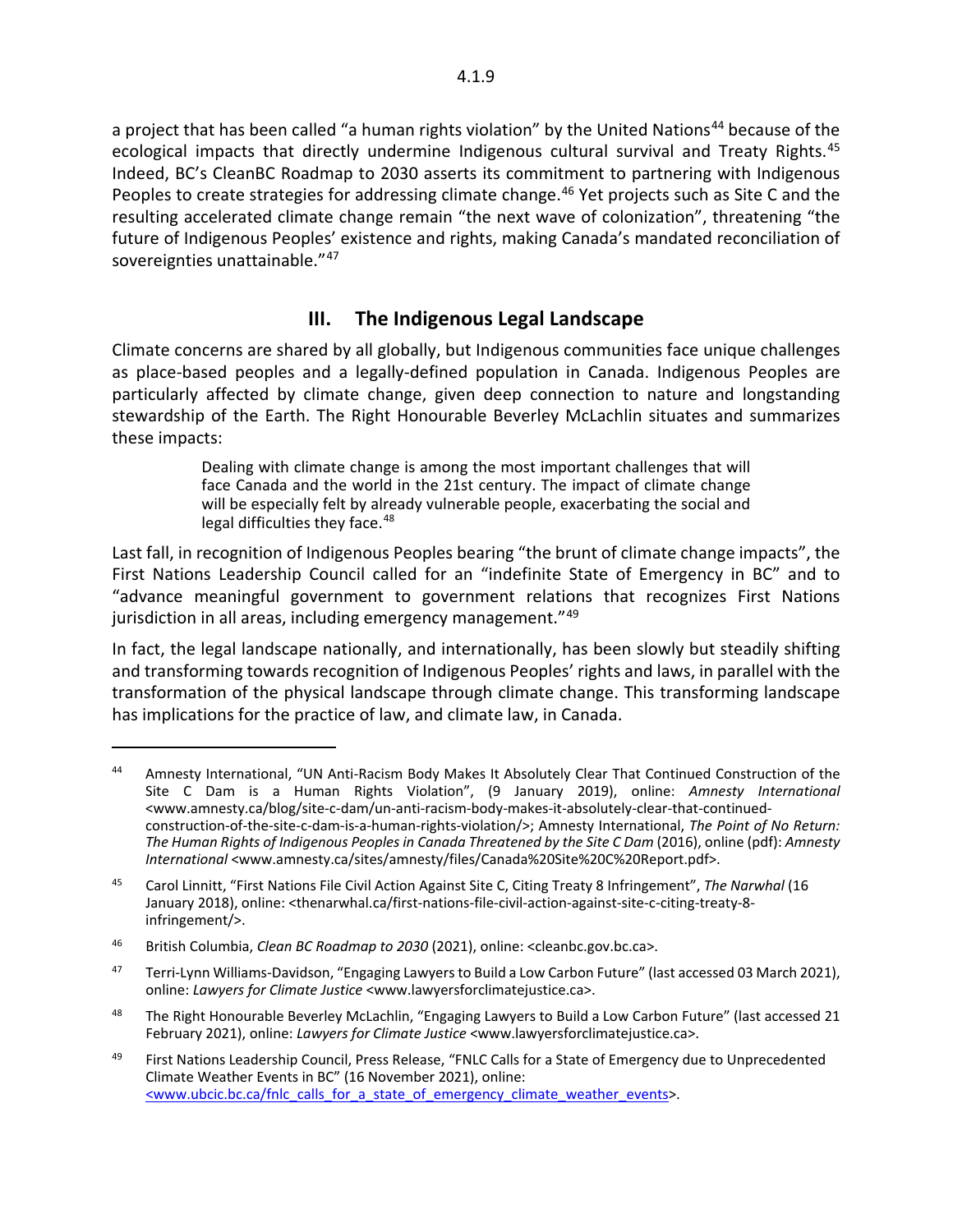In 2015, the Truth and Reconciliation Commission ("TRC") released its Executive Summary Report with 94 calls to action to "redress the legacy of residential schools and advance the process of Canadian reconciliation".[50](#page-10-0) In response, the Benchers of the Law Society of BC "unanimously agreed that addressing the challenges arising from the TRC Recommendations is one of the most important and critical issues facing the country and the legal system today."<sup>[51](#page-10-1)</sup> In recognition of the role of lawyers in reconciliation, the Law Society of British Columbia: "acknowledges the Truth and Reconciliation Commission's finding that, for over a century, the central goal of Canada's Aboriginal policy can best be described as 'cultural genocide'; and recognizes that lawyers have played, and continue to play an active role in past and present injustices that affect Indigenous people".[52](#page-10-2) Beginning in 2021, all lawyers in BC are required to complete a course in intercultural competency to create a "foundation for the legal profession to inform and respond to changes in laws and the legal system in an age of reconciliation".<sup>[53](#page-10-3)</sup> This course is intended to prepare lawyers "to participate in, and respond to, changes to provincial laws as contemplated by the recently enacted *Declaration on the Rights of Indigenous Peoples Act."[54](#page-10-4)*

In the *Declaration on the Rights of Indigenous Peoples Act,*[55](#page-10-5) the provincial government adopted The *United Nations Declaration on the Rights of Indigenous Peoples* ("UNDRIP"). UNDRIP recognizes the "minimum standards for the survival, dignity and well-being of the indigenous peoples of the world."[56](#page-10-6) The federal government has also affirmed the applicability of UNDRIP through legislation.<sup>[57](#page-10-7)</sup> Recently Chief Justice Bauman stated that these new developments have layered a "duty to act" on top of the duty of learn advocated by Chief Justice Finch a decade ago: [58](#page-10-8)

<span id="page-10-0"></span><sup>&</sup>lt;sup>50</sup> Truth and Reconciliation Commission of Canada: Calls to Action (Winnipeg: TRC, 2015) at 5, online: [<Calls\\_to\\_Action\\_English2.pdf \(exactdn.com\)>](https://ehprnh2mwo3.exactdn.com/wp-content/uploads/2021/01/Calls_to_Action_English2.pdf)

<span id="page-10-1"></span><sup>&</sup>lt;sup>51</sup> The Law Society of British Columbia, "Truth and Reconciliation Advisory Committee Terms of Reference" (established in 2016, updated January 2022), online (pdf): *Law Society of British Columbia* [<www.lawsociety.bc.ca/Website/media/Shared/docs/about/committees/terms\\_TRC.pdf>](http://www.lawsociety.bc.ca/Website/media/Shared/docs/about/committees/terms_TRC.pdf)

<span id="page-10-2"></span> $52$  Ibid.

<span id="page-10-3"></span><sup>53</sup> The Law Society of British Columbia, "Lawyer Competence requires Indigenous intercultural competency", *online* (pdf): The Law Society of British Columbia [<www.lawsociety.bc.ca/Website/media/Shared/docs/initiatives/Indigenousinterculturalcompetence.pdf>](http://www.lawsociety.bc.ca/Website/media/Shared/docs/initiatives/Indigenousinterculturalcompetence.pdf) [Lawyer Competence].

<span id="page-10-4"></span><sup>54</sup> The Law Society of British Columbia, "Law Society adopts Indigenous intercultural competency training", *online* The Law Society of British Columbia [<www.lawsociety.bc.ca/about-us/news-and-publications/news/2019/law](http://www.lawsociety.bc.ca/about-us/news-and-publications/news/2019/law-society-adopts-indigenous-intercultural-compet/)[society-adopts-indigenous-intercultural-compet/>](http://www.lawsociety.bc.ca/about-us/news-and-publications/news/2019/law-society-adopts-indigenous-intercultural-compet/)

<span id="page-10-5"></span><sup>55</sup> *Declaration on the Rights of Indigenous Peoples Act*, SBC 2019, c 44.

<span id="page-10-6"></span><sup>56</sup> UN General Assembly, *United Nations Declaration on the Rights of Indigenous Peoples,* UNGAOR, 61st Sess, Annex, Agenda Item 68, UN Doc A/RES/61/295 (2007) ["UNDRIP"], Article 43.

<span id="page-10-7"></span><sup>57</sup> *United Nations Declaration on the Rights of Indigenous Peoples Act*, SC 2021, c 14.

<span id="page-10-8"></span><sup>&</sup>lt;sup>58</sup> The Honourable Chief Justice Robert J. Bauman, "A Duty to Act" (Paper delivered at the Canadian Institute for the Administration of Justice's 2021 Annual Conference: Indigenous Peoples and the Law, Vancouver, 17 November 2021) [unpublished]. See also, the Honourable Chief Justice Lance SG Finch, "The Duty to Learn: Taking Account of Indigenous Legal Orders in Practice" (Paper delivered for the Continuing Legal Education Society of BC's Indigenous Legal Orders, November 2012) [unpublished].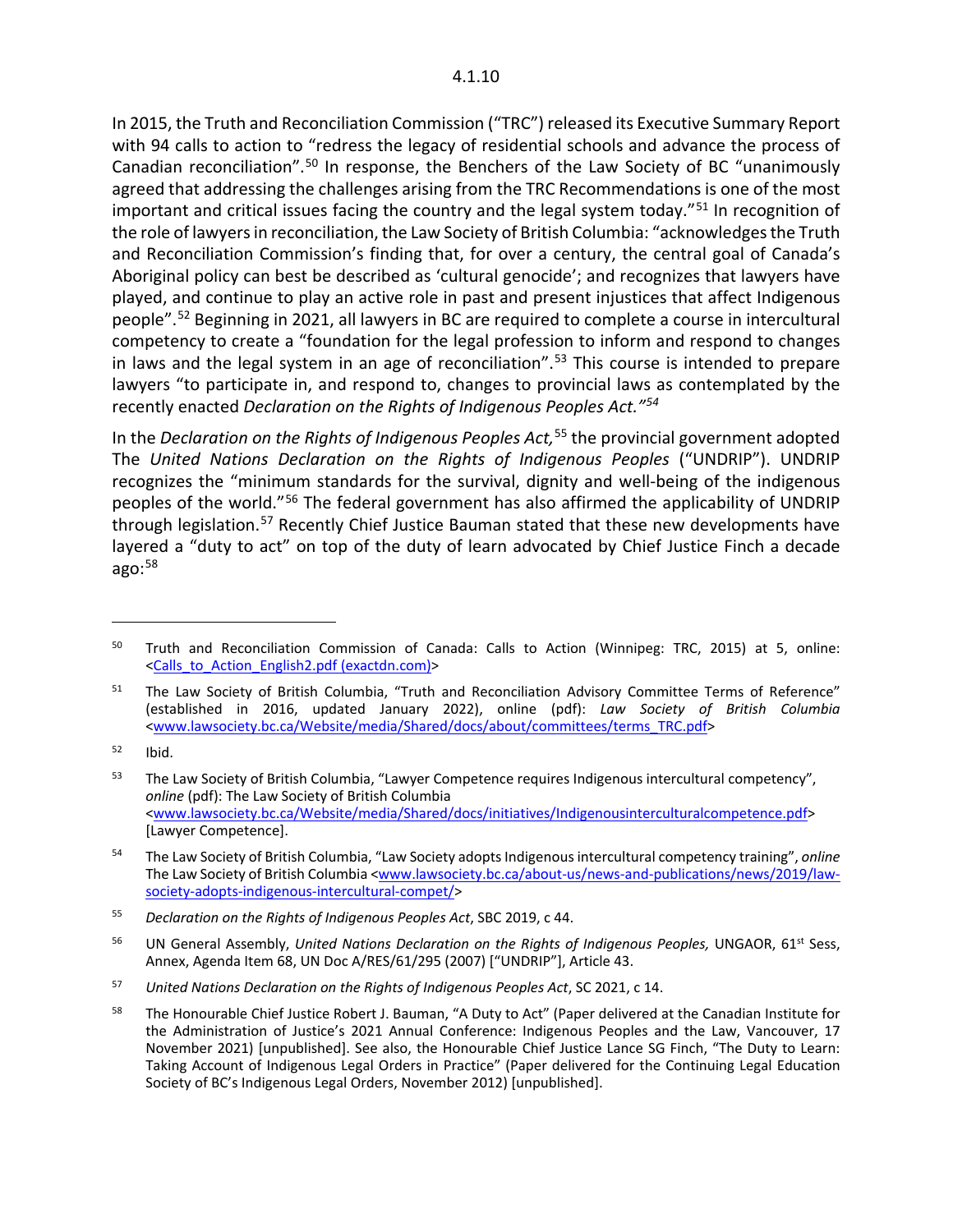For Indigenous peoples, the court system has often been a barrier to justice, rather than a critical tool in the pursuit of it. The Truth and Reconciliation Commission tells us that Canadian law has suppressed truth and deterred reconciliation. It is this history, and current reality, that gives urgency to our duty to act.

Adding to that urgency is the development and acceptance of the United Nations Declaration on the Rights of Indigenous Peoples—an Indigenous instrument built by decades of bold work by Indigenous advocates and their allies. The affirmation of the applicability of UNDRIP to British Columbia and Canadian law and the government's commitment to its implementation requires all elements of the state to engage with and implement its principles. Thus, in a concrete way through this new legislation, a duty to act has been layered on top of our duty to learn.

At the forefront of this effort is self-determination of Indigenous peoples. And in this reference to self-determination I note that the Supreme Court of Canada has recognized self-determination as a right of a people to pursue its "political, economic, social and cultural development" albeit within the framework of an existing state. [59](#page-11-1)

From an Indigenous perspective, the health of the environment is inextricably tied to the health of communities and culture. Consideration of climate impacts for Indigenous Peoples must be grounded in this understanding and recognize the limitations on Indigenous governance imposed historically through colonial policies resulting in the disenfranchisement of Indigenous communities from stewarding their lands and waters. As the climate crisis threatens all, a new paradigm is needed. The next section explores Indigenous governance in the concept of cooperative federalism.

## <span id="page-11-0"></span>**A. Governance and Cooperative Federalism[60](#page-11-2)**

 $\overline{a}$ 

Indigenous Peoples have inherent rights of governance over and in respect of their territories. Canadian Courts have long recognized that Indigenous Peoples possess legal traditions that provide a rich knowledge of how to live properly with the land. Indigenous laws and legal orders existed before the assertion of sovereignty, and they continue to exist today:

> The history of the interface of Europeans and the common law with aboriginal peoples is a long one. As might be expected of such a long history, the principles by which the interface has been governed have not always been consistently applied. Yet running through this history, from its earliest beginnings to the present time is a golden thread the recognition by the common law of the ancestral laws and customs the aboriginal peoples who occupied the land prior to European settlement.<sup>[61](#page-11-3)</sup>

<span id="page-11-1"></span><sup>59</sup> Chief Justice Bauman, *supra* note 58, at paras 4-5, quoting *Reference re Secession of Quebec*, [1998] 2 SCR 217 at para 126.

<span id="page-11-2"></span><sup>60</sup> This section is adopted from the factum of the Council of the Haida Nation in the *Reference re Environmental Management Act*, 2020 SCC 1, written by Terri-Lynn Williams-Davidson, Q.C., David Paterson, Michael Jackson, Q.C., Louise Mandell, Q.C., and Elizabeth Bulbrook [CHN Reference Case Factum].

<span id="page-11-3"></span><sup>61</sup> *R. v. Van der Peet*, [1996] 2 SCR 507, para 263, *per* McLachlin J. (as she then was) in dissent.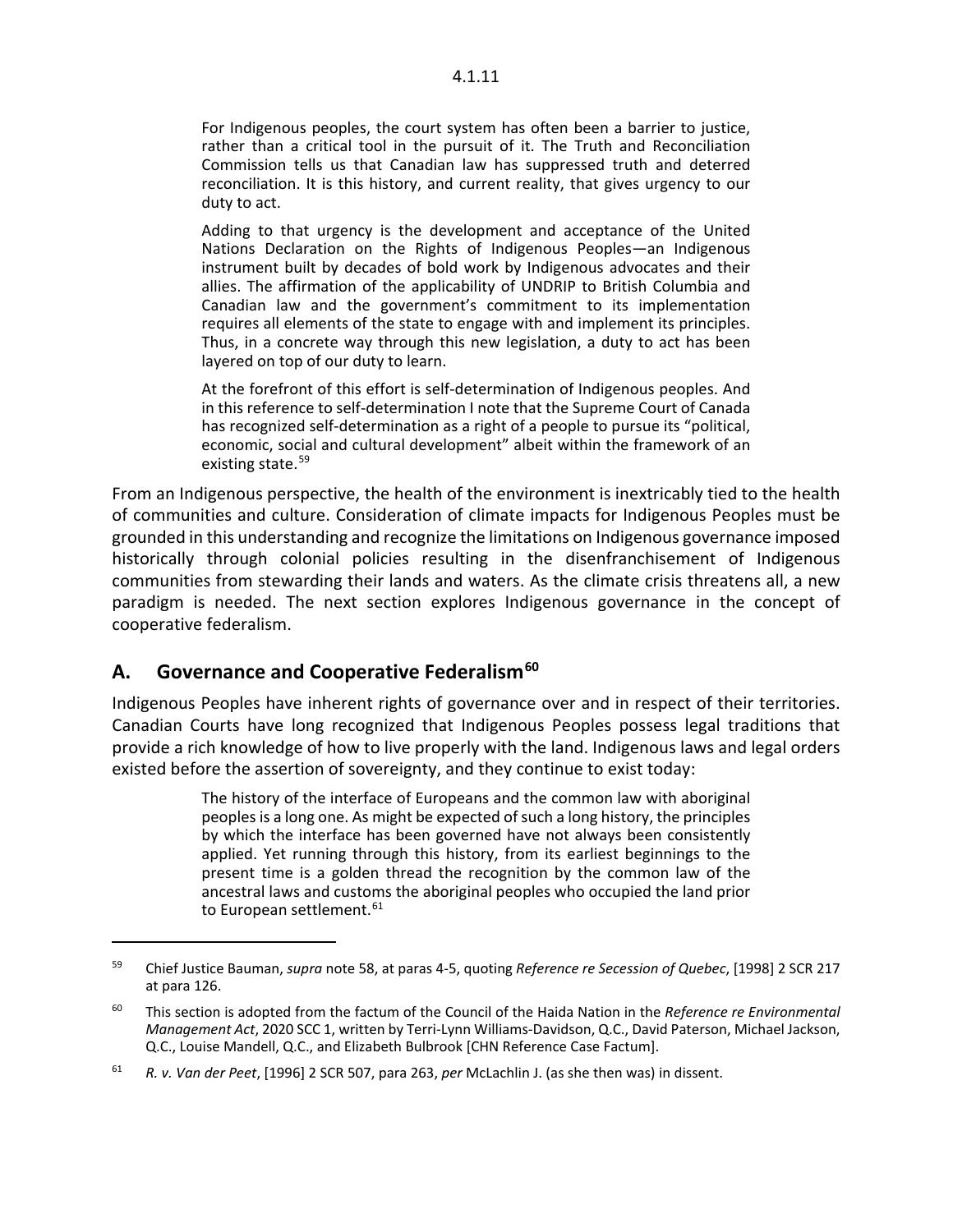These pre-existing legal orders have been recognized by Canadian courts since the earliest years of confederation.[62](#page-12-0) In *Mitchell v. M.N.R.,* Chief Justice McLachlin reaffirmed the continued operation of Indigenous legal orders:

> . . . aboriginal interests and customary laws were presumed to survive the assertion of sovereignty, and were absorbed into the common law as rights, unless (1) they were incompatible with the Crown's assertion of sovereignty, (2) they were surrendered voluntarily via the treaty process, or (3) the government extinguished them. . . . Barring one of these exceptions, the practices, customs and traditions that defined the various aboriginal societies as distinctive cultures continued as part of the law of Canada.<sup>[63](#page-12-1)</sup>

More recently, in *Pastion v. Dene Tha' First Nation*, Grammond J. stated that "Indigenous legal traditions are among Canada's legal traditions. They form part of the law of the land."<sup>[64](#page-12-2)</sup> The capacity of Indigenous Peoples in Canada "to make laws concerning matters of leadership and governance are not derived from the *Indian Act* or other statutory power. Rather it is a result of the exercise of the First Nation's aboriginal right to make its own laws concerning governance."<sup>[65](#page-12-3)</sup> This jurisdiction is inherent and forms part of "the common law of aboriginal rights".<sup>[66](#page-12-4)</sup>

Indigenous laws are not inconsistent with the exercise of federal or provincial jurisdiction but can complement it in relation to climate action. A contemporary understanding of cooperative federalism incorporates this understanding. The Supreme Court of Canada recently defined the concept of cooperative federalism as an:

> interpretative aid that is used when interpreting constitutional texts to consider how different interpretations impact the balance between federal and provincial interests. . . . Where possible, courts should favour a harmonious reading of statutes enacted by the federal and provincial governments which allows for them to operate concurrently.<sup>[67](#page-12-5)</sup>

More generally, cooperative federalism is a consensual arrangement between jurisdictions designed to meet "the related demands of interdependence of governmental policies, equalization of regional disparities, and constitutional adaptation<sup>"</sup>.<sup>[68](#page-12-6)</sup> In the *Principles Respecting the Government of Canada's Relationship with Indigenous Peoples*, [69](#page-12-7) Canada states: "The

<span id="page-12-0"></span><sup>62</sup> *Connolly v Woolrich* (1867), [1867] Q.J. No. 1, 11 LCJ 197, 17 RJRQ 75 (Que SC), aff'd (1869), 17 RJRQ 266, 1 CNLC 151 (Que QB), *Casimel v Insurance Corp of BC* (1993), 106 DLR (4th) 720 (BCCA).

<span id="page-12-1"></span><sup>63</sup> *Mitchell v. M.N.R.*, 2001 SCC 33, para 10.

<span id="page-12-2"></span><sup>64</sup> *Pastion v. Dene Tha' First Nation*, 2018 FC 648, para 8.

<span id="page-12-3"></span><sup>65</sup> *Gamblin v. Norway House Cree Nation Band Council*, 2012 FC 1536, para 34.

<span id="page-12-4"></span><sup>66</sup> Ibid at para 50; see also *Frank v. Blood Tribe*, 2018 FC 1016, para 69; *Chiodo v. Doe*, 2018 BCSC 2078, para 49; *Pastion v. Dene Tha First Nation,* 2018 FC 648, paras 20-24.

<span id="page-12-5"></span><sup>67</sup> *Reference re Pan*‑*Canadian Securities Regulation*, 2018 SCC 48, para 17.

<span id="page-12-6"></span><sup>68</sup> Peter Hogg, *Constitutional Law of Canada*, 5th ed (Toronto: Thomson Reuters, 2016). See also *Orphan Wells Association v. Grant Thornton Ltd*., 2019 SCC 5, paras 105, 111.

<span id="page-12-7"></span><sup>69</sup> *Principles Respecting the Government of Canada's Relationship with Indigenous Peoples*, (Ottawa: Department of Justice Canada, 2018).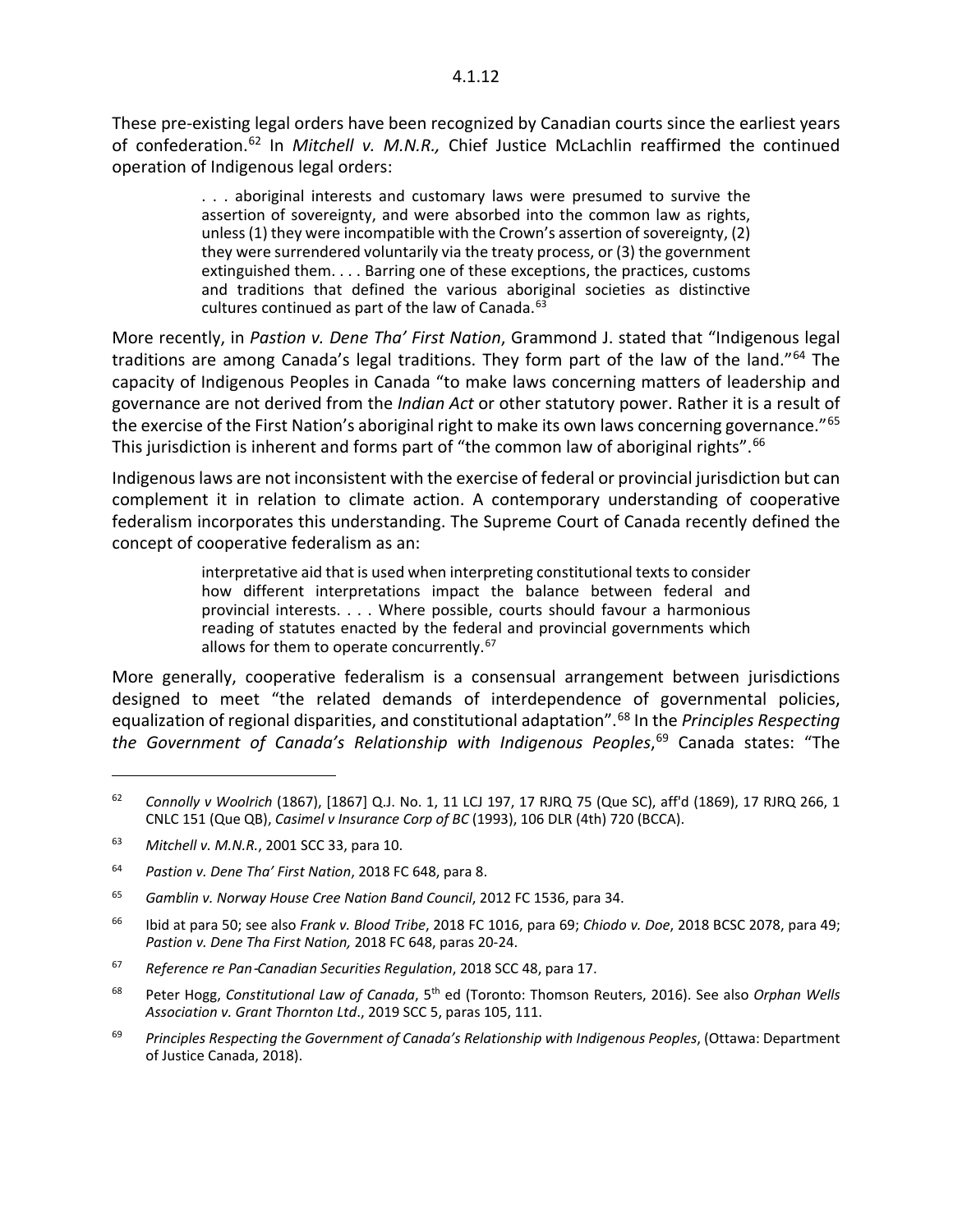Government of Canada recognizes that Indigenous self-government is part of Canada's evolving system of cooperative federalism and distinct orders of government".<sup>[70](#page-13-1)</sup>

Indigenous governments are a third order of government in Canada. Professors Morales and Nichols argue that "In essence, the third order of government has always been here, hiding in plain sight: it is simply that the courts have mistaken it for a municipal order, a creature of statute, when its character is—and has always been—constitutional."<sup>[71](#page-13-2)</sup> As explained by Louise Mandell, Q.C., "Indigenous jurisdiction is the oldest root of the living tree of confederation offering ancient Indigenous Laws" such as respect, responsibility, and balance to assist in the resolution of environmental challenges today.**[72](#page-13-3)**

Jurisdiction is not a zero-sum process and cannot be viewed as an either/or scenario. All governments, including Indigenous governments, have an interest and stake in environmental protection, climate change and climate adaptation, and have a corresponding jurisdiction to enact and enforce laws to protect the environment, and adapt to climate change.

## <span id="page-13-0"></span>**B. Lands and Waters**

The territories of Indigenous Peoples are central to place-based subsistence, cultural identity, and to the resurgence of legal traditions. Subsistence is not just about food but is a whole way of life reflecting ecological knowledge and practices developed over thousands of years. It is built on the intimate knowledge of ecological cycles and acknowledges the interrelationships between biodiversity and health. Climate change drivers result in damage to these ecological relationships through the loss of plant, animal and marine species, diminished access to freshwater sources, and forced migration due to lack of food and water security. In short, as illustrated in Figure 1 (below), there is a material impact that threatens food security and the subsistence lifeways of entire populations of Indigenous peoples<sup>73</sup>, reducing Indigenous Peoples' ability to "sustain themselves and maintain their traditional ways of life."[74](#page-13-5)

For coastal Indigenous Peoples, climate change threatens not only contemporary lifeways but cultural survival and connections to history, heritage, and Ancestors:

> Globally, heritage in the coastal zone is under enormous pressure from industrial-scale resource extraction and development, as well as coastal tourism. Infinitely complicating matters is that rising seas over the coming centuries will drown those landscapes not already ravaged by development. Of concern here is that for Indigenous communities, heritage landscapes constitute a "vital part" of culture (Buggey 1999; UBCIC 2013) and are recognized by the UN (2008) as "essential to cultural survival." For this reason,

<span id="page-13-1"></span><sup>70</sup> *Ibid* at 9.

<span id="page-13-2"></span><sup>71</sup> Sarah Morales and Joshua Nichols, *Reconciliation Beyond the Box: The UN Declaration and Plurinational Federalism in Canada* (Waterloo: Centre for International Governance Innovation, 2018), at 22.

<span id="page-13-3"></span><sup>72</sup> CHN Reference Case factum, *supra* note 56, at para 38.

<span id="page-13-4"></span><sup>73</sup> *IPBES, supra* note 27 at 14, 15, 25, 31, 35.

<span id="page-13-5"></span><sup>74</sup> *Reference re Greenhouse Gas Pollution Pricing Act*, *supra* note 1 at para 11.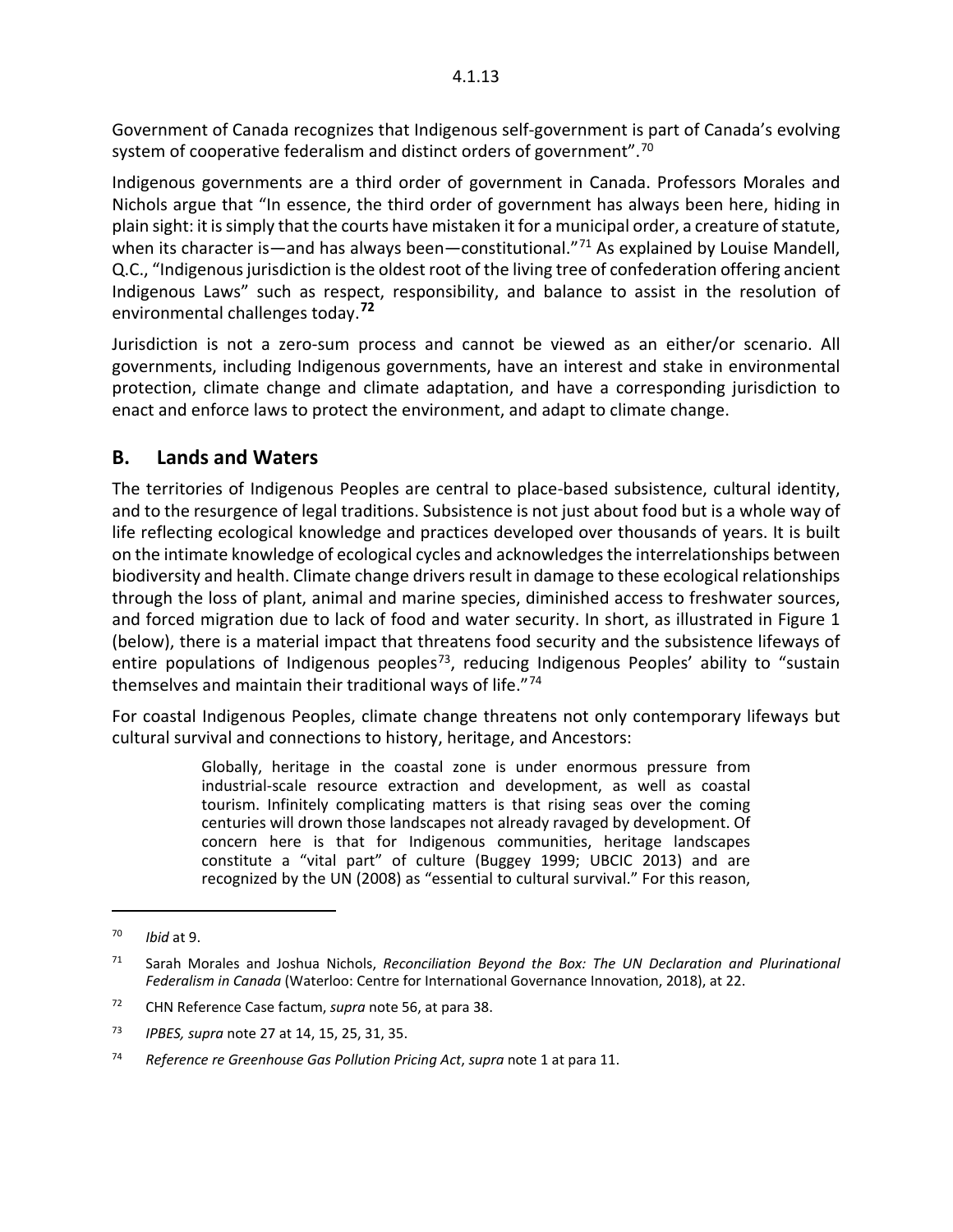the global scale destruction of maritime heritage constitutes a major threat to living coastal cultures.<sup>[75](#page-14-1)</sup>

UNDRIP guarantees Indigenous Peoples "the right to maintain, control, protect and develop their cultural heritage, traditional knowledge and traditional cultural expressions".[76](#page-14-2) UNDRIP also guarantees "the right to practise and revitalize their cultural traditions and customs. This includes the right to maintain, protect and develop the past, present and future manifestations of their cultures, such as archaeological and historical sites, [and] artefacts ....".<sup>[77](#page-14-3)</sup> UNDRIP further protects Indigenous Peoples' "right to revitalize, use, develop and transmit to future generations their histories, languages, oral traditions" and advocates that "States shall take effective measures to ensure that this right is protected".[78](#page-14-4)

UNDRIP emphasizes the protection of the environment and Indigenous environmental laws.<sup>[79](#page-14-5)</sup> The Preamble recognizes that "respect for indigenous knowledge, cultures, and traditional practices contributes to sustainable and equitable development and proper management of the environment."<sup>[80](#page-14-6)</sup> UNDRIP also provides that Indigenous Peoples have the right to promote, develop and maintain their laws. $81$ 

Indigenous laws, and the knowledge and transmission of Indigenous laws, are contained in the lands and waters of Indigenous territories. John Borrows explains that natural laws are sourced in nature and from observations of the world, such as plants, "watersheds, rivers, mountains, valleys, meadows or shorelines to guide legal actions. As such, these laws may be regarded as literally being written on the earth."<sup>[82](#page-14-8)</sup> The current climate emergency is an opportunity to support resilience in indigenous communities and the resurgence of Indigenous laws and legal orders.

#### <span id="page-14-0"></span>**IV. Resilience in Indigenous Communities and Resurgence of Indigenous Laws**

As explained above, the climate change drivers, system impacts and human challenges faced by communities on the Pacific Northwest are felt disproportionately by Indigenous Peoples, with critical consequences that undermine health, well-being, and cultural survival. For these reasons, there is a significant role for Indigenous Peoples:

> Indigenous peoples are, however, not simply victims of climate change but have an important contribution to make to address climate change. Due to their close relationship with the environment, Indigenous peoples are uniquely positioned to adapt to climate change. ...

- <span id="page-14-3"></span><sup>77</sup> UNDRIP, *supra* note 56, Article 11.
- <span id="page-14-4"></span><sup>78</sup> UNDRIP, *supra* note 56, Article 13.
- <span id="page-14-5"></span><sup>79</sup> UNDRIP, *supra* note 56, Article 29.1.
- <span id="page-14-6"></span><sup>80</sup> UNDRIP, *supra* note 56, Preamble, para 11
- <span id="page-14-7"></span><sup>81</sup> UNDRIP, *supra* note 56, Article. 34
- <span id="page-14-8"></span><sup>82</sup> John Borrows, *Canada's Indigenous Constitution* (Toronto: University of Toronto Press, 2010) at 28-29, and generally at 28-35.

<span id="page-14-1"></span><sup>75</sup> Hutchings, *supra* note 4 at 12.

<span id="page-14-2"></span><sup>76</sup> UNDRIP, *supra* note 56, Article 31.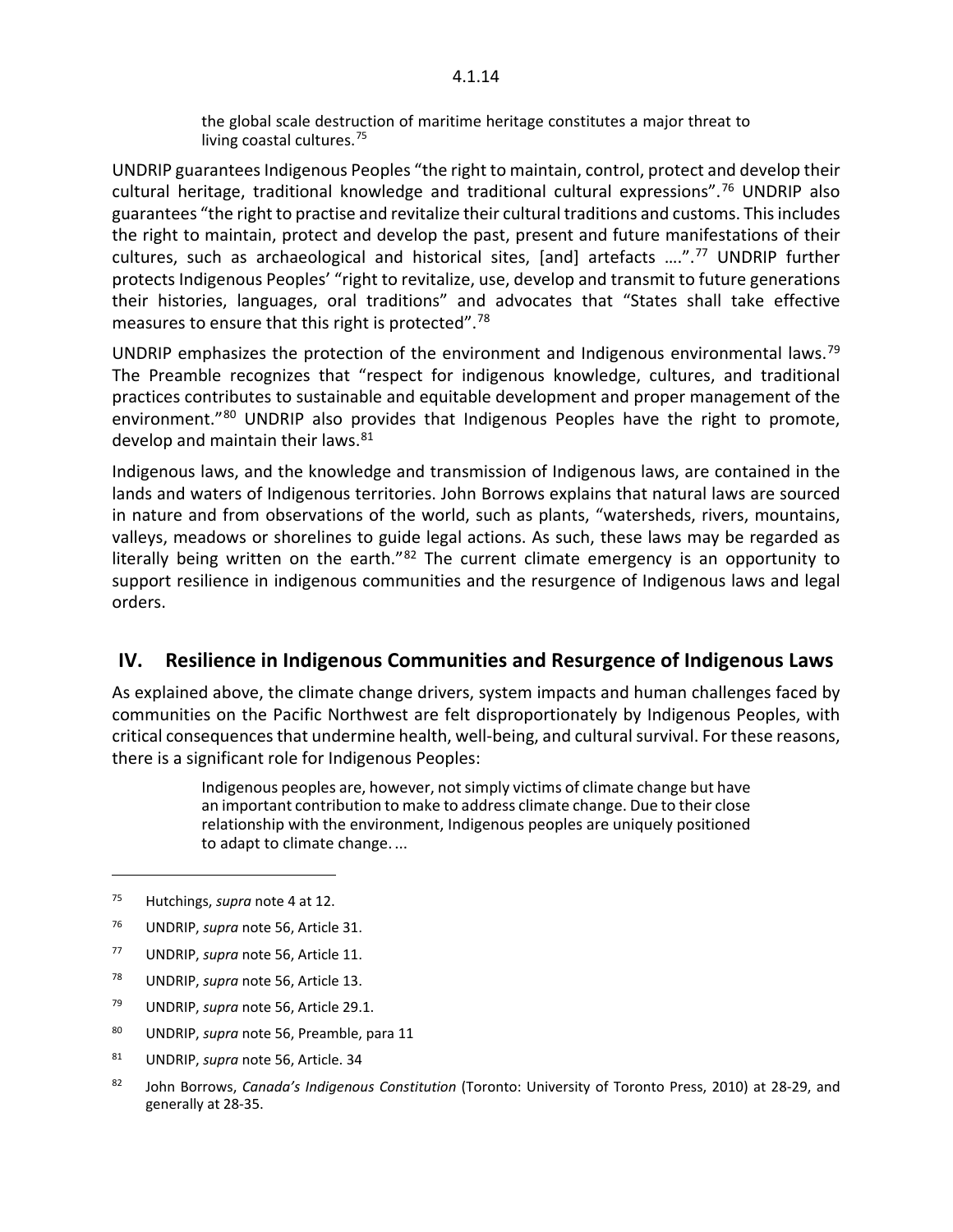Self-determination is a fundamental principle of international law and of utmost importance for indigenous peoples as it affirms their right to freely pursue their economic, social and cultural development.<sup>[83](#page-15-0)</sup>

Indigenous communities are first-hand observers of the on-the-ground impacts from climate change and are leading discussions on monitoring, adaptation, and mitigation, drawing on traditional knowledge and culture as sources of strength and resilience for communities. $84$ Indigenous communities are in a unique position because of their sovereignty: they "can develop their own models of dealing with climate change and managing nature in a sustainable way."<sup>[85](#page-15-2)</sup> Self-sufficiency is at the heart of this; for example, in the book *Asserting Native Resilience: Pacific Rim Indigenous Nations Face the Climate* Crisis, Alan Parker outlines ten recommendations for Indigenous Peoples to build resilience in their communities:

- 1. Gather information on the impacts of climate change in your region and make it available to your tribal community.
- 2. Secure sources of water.
- 3. Secure sources of food.

- 4. Prepare for impacts on plant and animal species.
- 5. Develop relationships with neighboring governments and communities regarding disaster planning.
- 6. Consider political alliances to build a renewable energy policy.
- 7. Consider strategies to unite Tribes and First Nations around the protection needed to defend treaty rights.
- 8. Consider active involvement as sovereign Indigenous governments in global climate change negotiations.
- 9. Get youth involved in cultural education and defending the future of their nation.
- 10. Work with other Indigenous nations across imposed colonial boundaries on the basis of being natural regions (such as the Pacific Rim, Northwest Coast, and Salish Sea).<sup>[86](#page-15-3)</sup>

<span id="page-15-0"></span><sup>83</sup> Victoria Tauli-Corpuz, Report of the Special Rapporteur on the rights of indigenous peoples (The impacts of climate change and climate finance on indigenous peoples' rights), UNHRC, 36th session, 11-29 September 2017, UN Doc A/HRC/36/46, online (pdf): <undocs.org/en/A/HRC/36/46>, A/HRC/36/46 - E - A/HRC/36/46 - Desktop (undocs.org) at 19 and 8.

<span id="page-15-1"></span><sup>84</sup> Coastal First Nations Great Bear Initiative, Fraser Basin Council, Coastal First Nations Climate Adaptation Workshop Series, February 2021.

<span id="page-15-2"></span><sup>85</sup> Zoltán Grossman, "No Longer the 'Miner's Canary", in Z. Grossman & A. Parker, eds, *Asserting Native Resilience: Pacific Rim Indigenous Nations Face the Climate Crisis* (Corvallis, OR: Oregon State University Press, 2012) at 176.

<span id="page-15-3"></span><sup>86</sup> Alan Parker, "Recommendations to Native Government Leadership", in Z. Grossman & A. Parker, eds, *Asserting Native Resilience: Pacific Rim Indigenous Nations Face the Climate Crisis* (Corvallis, OR: Oregon State University Press, 2012) at 189.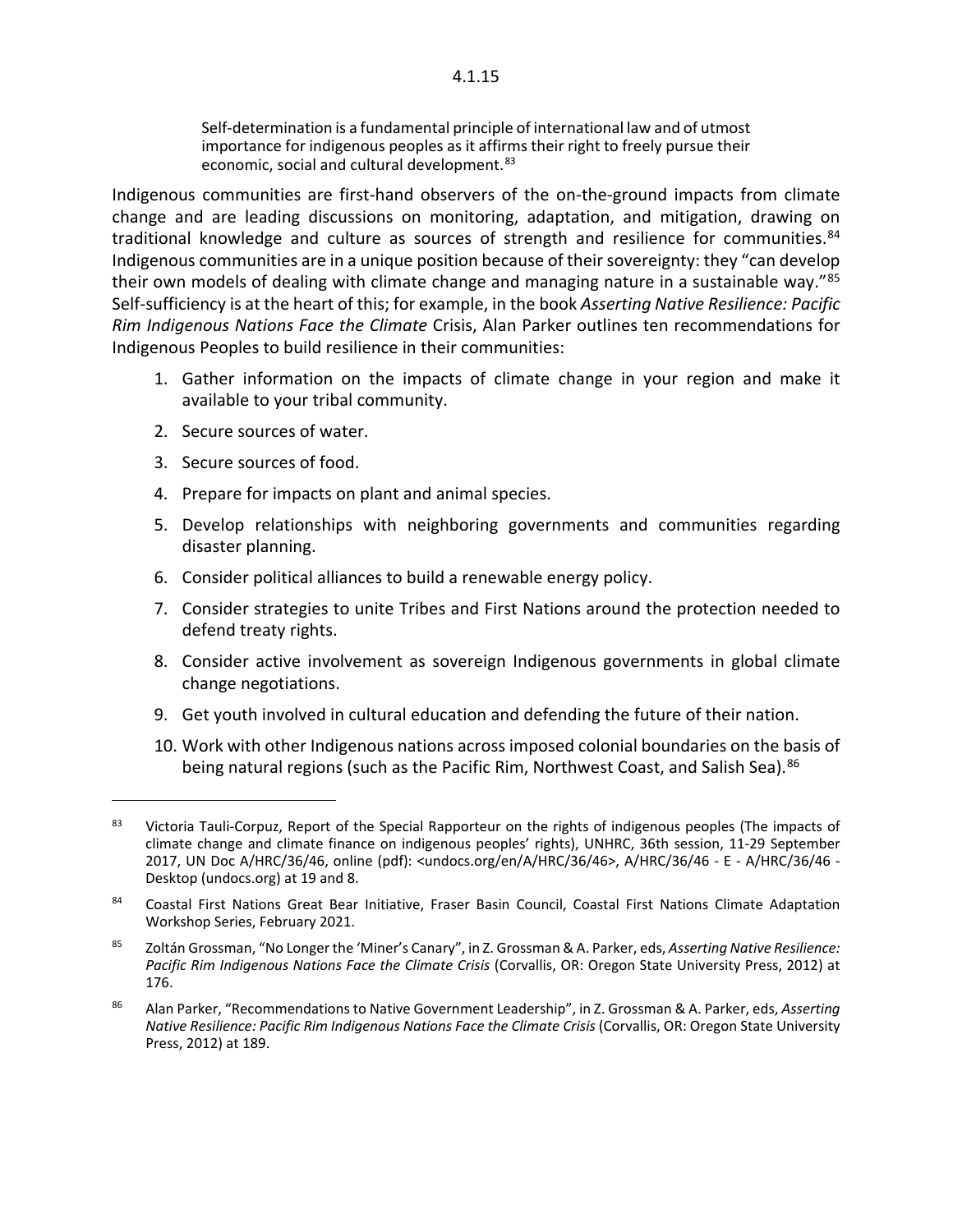As discussed elsewhere<sup>[87](#page-16-0)</sup>, Indigenous self-determination, self-representation and sovereignty must be honoured through formal governance relationships with climate change activities of states:

- Indigenous Peoples should be integrally involved on a government-to-government basis in all national climate change planning and monitoring, and all projects, conservation, development, and climate change initiatives that impact the territorial lands and waters of Indigenous Peoples.
- Indigenous governments should be formally included in decision-making in relation to all projects, conservation, development, and climate change initiatives that involve Indigenous territories.[88](#page-16-1)
- Where Indigenous territories are involved, Indigenous Nations must be full partners in any economic, conservation, and climate change initiative, from conceptualization through to realization and ongoing operations, including co-design, management or comanagement, and oversight of economic activity and implementation of metrics to assess projects and measure progress to biodiversity/conservation targets, and in allocating the economic benefits generated.<sup>[89](#page-16-2)</sup>
- Provide more direct funding mechanisms to support Indigenous Peoples' own initiatives for climate change mitigation, adaptation, conservation, and sustainable development. [90](#page-16-3)

Robert Phillips of the First Nations Summit Political Executive put it this way:

Make no mistake: the failure to address the climate emergency will lead to further devastating losses in our communities. First Nations require immediate and on-going supports to address the recurrent devastating impacts of climate change. We need action and we are not going to wait around for this action any longer. The government response continues to underestimate the emergency we are facing and it's time for First Nations to lead the work required to protect our communities for our future generations.<sup>[91](#page-16-4)</sup>

Indigenous Peoples leading the way through the climate emergency is most effectively done through the recognition and resurgence of Indigenous legal orders. Chief Justice Bauman spoke about the "work" required to make space for Indigenous legal orders, to supplant notions about law and equity, and the humility to act:

<span id="page-16-0"></span><sup>87</sup> Terri-Lynn Williams-Davidson and Janis Sarra, *Haida law of* gina `waadluxan gud ad kwaagiida *and Indigenous rights in conservation finance* (Vancouver: The Canada Climate Law Initiative, 2021)*.*

<span id="page-16-1"></span><sup>88</sup> Tauli-Corpuz, *supra* note 83 at 21.

<span id="page-16-2"></span><sup>89</sup> Adapted from the Recommendation from an International Research Roundtable hosted by the CCLI, University of British Columbia in September 2020, on file with authors.

<span id="page-16-3"></span><sup>90</sup> Tauli-Corpuz, *supra* note 83 at 21.

<span id="page-16-4"></span><sup>91</sup> UBCIC, *supra* note 10.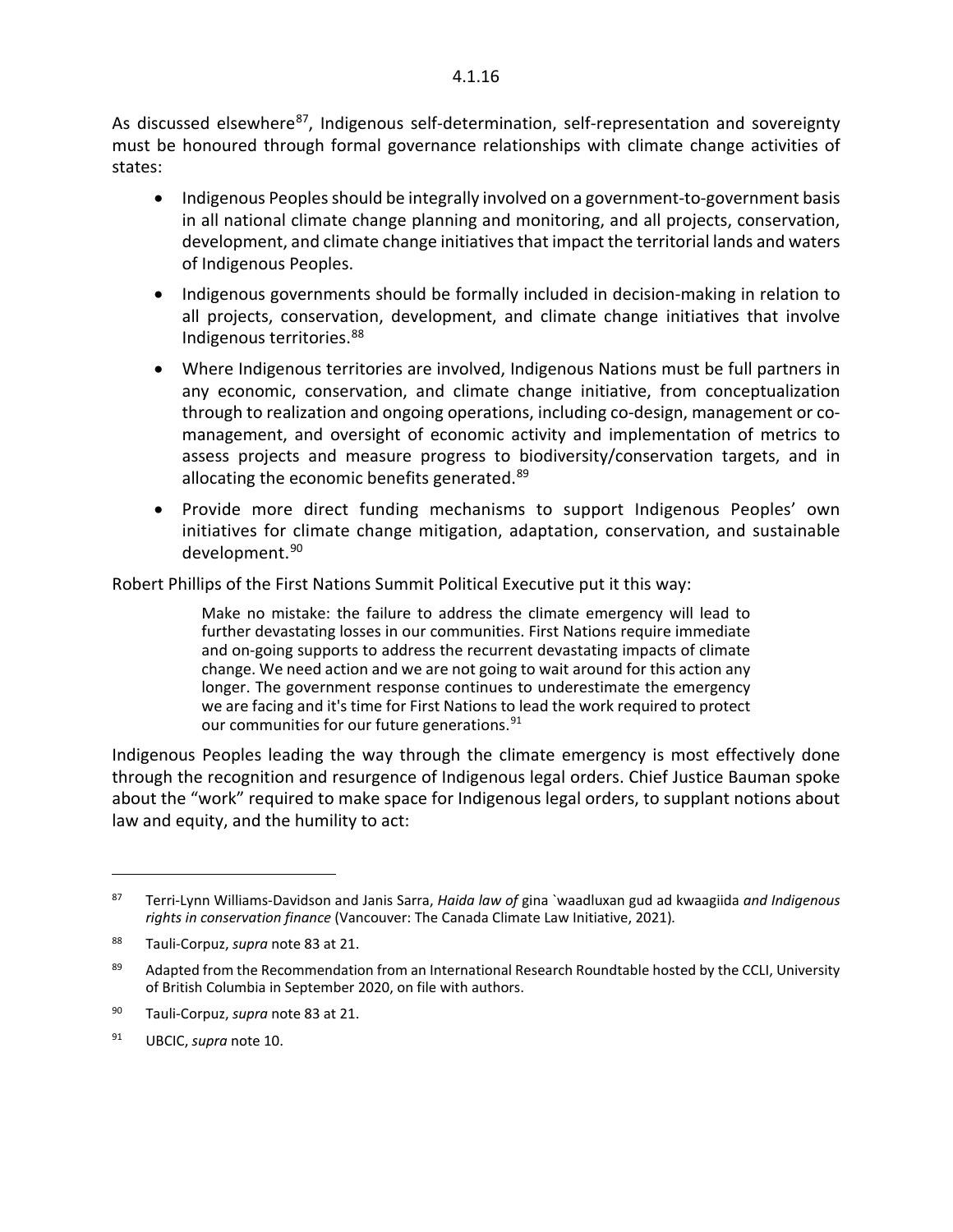As we find space for Indigenous legal orders, we must look to Indigenous peoples to determine what that space will look like. ...

In embracing that approach, our western, liberal, lifeworld must be supplemented—and maybe in some circumstances supplanted—and our assumptions about law and equity, questioned. We must unlearn, and, to be frank, defer. We must hold space for hard conversations, and be willing to be wrong. If there's anything that the last 200 years of Canadian–Indigenous relations has taught us, is that our jealous need for control is destructive. Indigenous peoples forcibly learned European language and history, became subject to settler–colonial law, and were made to navigate a social system that did not reflect their values or traditions. The result was catastrophic. *Now is the time to do what we should have done when we arrived here as uninvited guests—demonstrate that we care enough to discover and learn, and to act responsively within the matrix of Indigenous customs, traditions, and protocols. Now is the time for humility.*

Yet in that humility, it is also the time to act.

Engaging with Indigenous laws, on Indigenous peoples' terms, recognizes the honour of Indigenous peoples—honour that we are responsible for attempting to erode—by responding with humility. …. I would add that, if anything, laws developed on this land might be more just in that they found their genesis here—not on distant shores divorced from the unique reality of place. Settler– colonial law has been an instrument of harm to our relationship. Indigenous legal orders may well be the instrument of its repair.<sup>[92](#page-17-0)</sup>

#### [emphasis added]

The resurgence of Indigenous legal traditions will contribute to developing equitable, and just solutions to climate change.

As a legal profession, we need to not only develop "climate conscious lawyering", but lawyering with humility, respect, and a duty to act. Such lawyering is the indicia of a competent lawyer, that begins with familiarization with UNDRIP, DRIPA and UNDRIPA, and educating clients<sup>[93](#page-17-1)</sup> about the "far-reaching changes to the political, legal, economic and social landscape of our country and province."<sup>[94](#page-17-2)</sup> Further, competent lawyers can also encourage industry and government actors to respect the human rights of Indigenous Peoples and the need to make space for Indigenous legal orders. Finally, lawyers can work to creatively find ways for clients to work *with* (rather than *for*) Indigenous Peoples to address climate change,<sup>[95](#page-17-3)</sup> and to ensure that the integrity of Indigenous territories is respected. Your successful efforts will ensure a continued source for cultural resurgence and resilience—which will benefit everyone in our precarious existence in the global climate crisis.

<span id="page-17-0"></span><sup>92</sup> Chief Justice Bauman, *supra* note 58, paras 7, 8, 9, 10.

<span id="page-17-1"></span><sup>93</sup> We have adopted the recommendations of Becky Clissmann in "The Chancery Lane Project" (PowerPoint 4.1 delivered at the CLE Climate Law Conference 2022, Vancouver, 25 February 2022) [unpublished] at 9.

<span id="page-17-2"></span><sup>94</sup> The Law Society of British Columbia, "Competence", *supra* note 53, quoting Greg D'Avignon, CEO, Business Council of British Columbia.

<span id="page-17-3"></span><sup>&</sup>lt;sup>95</sup> We have adopted the recommendations of the Honourable Justice Brian Preston in "The Courts, The Legal Professions and Climate Change" (PowerPoint delivered at the CLE Climate Law Conference 2022, Vancouver, 25 February 2022) [unpublished] at 23.